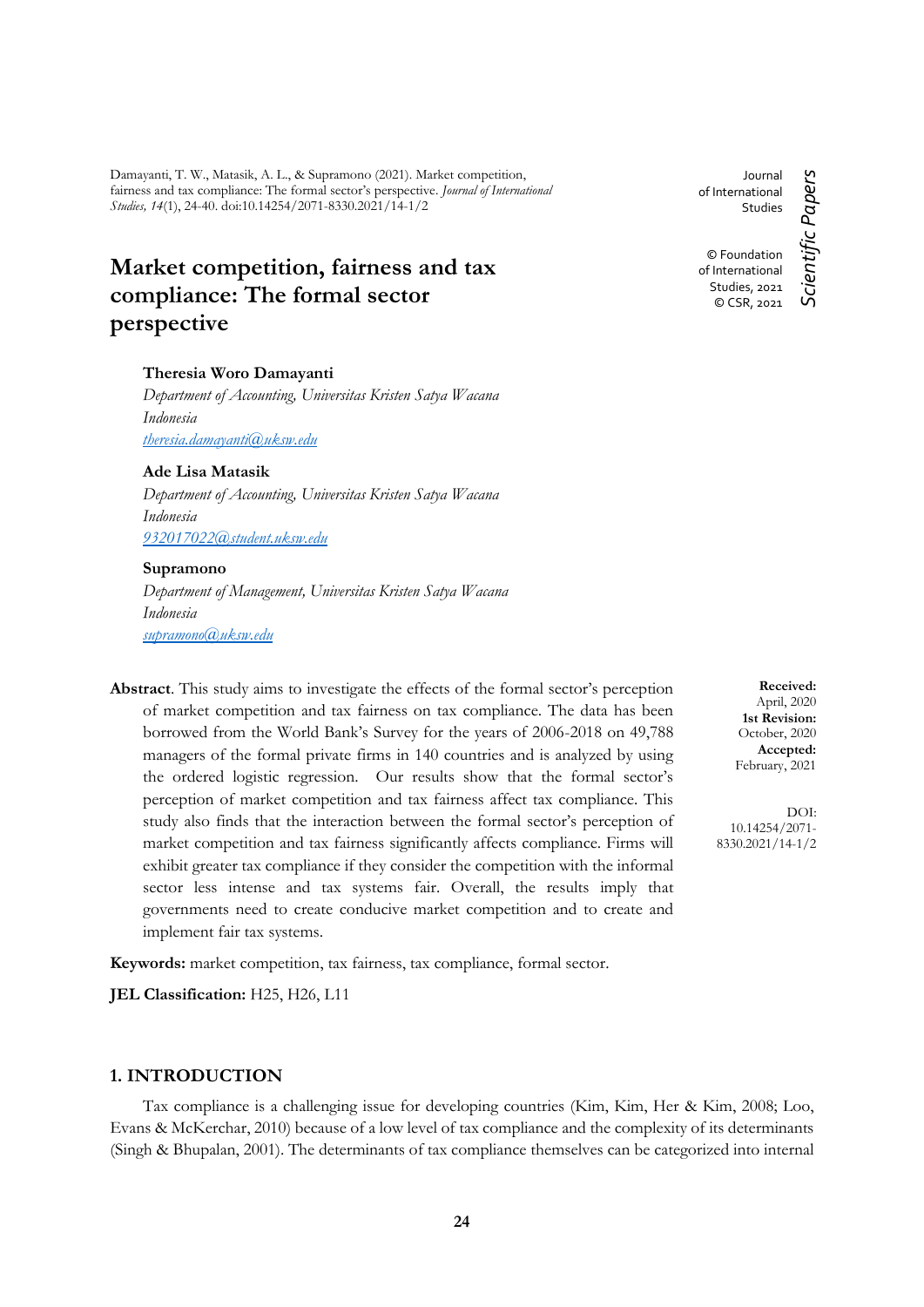and external factors. The internal factors of tax compliance are closely related to firm-specific factors such as firm size (Stamatopoulos, Hadjidema & Eleftheriou, 2017); firm age, firms' operating areas, and firm location (Stamatopoulos et al., 2017); the legal forms of taxpayers (Stamatopoulos et al., 2017). Besides, taxpayers' tax knowledge (Olaoye, Ayeni-Agbaje & Alaran-Ajewole, 2017) also empirically affect tax compliance.

Meanwhile, the external factors as the determinants of tax compliance are the countries' corruption level (Alon & Hageman, 2013; Tahar & Rachman, 2014; Baum, Gupta, Kimani & Tapsoba, 2017; Bertinelli, Bourgain & Leon, 2018; Rosid, Evans & Tran-Nam, 2018), the service quality of tax officials (Tahar & Rachman, 2014; Mustapha & Obid, 2015; Savitri & Musfialdy, 2016; Jaya, Ratnawati & Sardjono, 2017), and tax socialization in the form of tax advertisement (Tahar & Rachman, 2014). Further, the magnitude of tax burden (Blaufus et al., 2015; Gberegbe, Idornigie & Nkanbia-Davies, 2015); perception on tax information system (Jaya et al., 2017), country's GDP (Dobrovič, Rajnoha, Voznakova & Pártlová, 2019) also empirically affect tax compliance.

Another external factor that deserves further analysis is market competition, specifically between the formal sector and the informal one. As suggested by (Gokalp, Lee and Peng, 2017), competition with the informal sector is a factor that constrains formal firms' growth. The informal sector refers to the firms that are not officially registered by authorities but produce legal goods and services (Nichter & Goldmark, 2009; Bruton, Ireland, & Ketchen, 2012; Gokalp et al., 2017). Studies conducted in the Latin American, Eastern European, and Central Asian countries demonstrate that the formal sector has to take the presence of informal sector into account (McCann & Bahl, 2016) because informal firms can rely on their competitive advantages that come from lower innovation and tax costs. The informal sector in the Pacific Alliance countries generates advantages by imitating formal firms' innovating activities and eventually avoiding research & development costs (Heredia et al., 2017).

Besides, the informal sector often receives favorable tax treatment that helps these firms avoid or reduce tax costs (Benjamin, Beegle, & Santini, 2014; McCann & Bahl, 2016). Consequently, the informal sector is better able to set lower product prices than the formal sector (Keen, 2012). When confronted with this situation, a company is faced with three choices. *First,* do not take any action but the firm thus risks to become uncompetitive. *Second*, formal firms make cost efficiency efforts intended to reduce prices so they can be more competitive. This effort can be taken, among others, by changing new machines and innovations so that it will increase investment needs that can be met from the results of tax savings (Armstrong et al., 2012, Koster et al., 2016;). *Third*, formal firms reduce prices which has implications for decreasing profit margins. Therefore, the strategy that can be done by formal companies is to anticipate tax reporting (Karlinger, 2009; Karlinger, 2014) which results in low taxes in an effort to increase net profit.

Although market competition potentially reduces formal firms' tax compliance, Alm, James, Sanchez, and Juan (1995) and Mas'ud, Manaf and Saad (2019) suggest that market competition as an economic factor is insufficient to explain tax compliance behavior because tax involves a psychological contract between taxpayers (formal firms) and governments (Feld & Frey, 2007). This argument is in line with the fiscal psychology theory that argues that tax compliance is affected not only by economic factors but also by psychological factors (Hasseldine & Bebbington, 1991) and one of these psychological factors is perceived fairness on legal systems including tax systems [\(Mei-Tan](https://www.emerald.com/insight/search?q=Lin%20Mei%20Tan) & [Chin](https://www.emerald.com/insight/search?q=Carrol%20Chin%E2%80%90Fatt)-[Fatt, 2](https://www.emerald.com/insight/search?q=Carrol%20Chin%E2%80%90Fatt)000; Kogler et al., 2013).

When taxpayers perceive tax systems as unfair, they arguably perceive their governments to be unfair, partial, and poor, and they are less likely to exhibit tax compliance behavior because of their lower trust to their governments (Yusdita, Subekti, & Adib, 2017). On the contrary, when taxpayers perceive that tax systems are fair, they are still likely to comply with their tax obligations although they are under intense competition with the informal sector. Thus, tax fairness from governments is an important factor to enhance tax compliance (Murphy, 2007).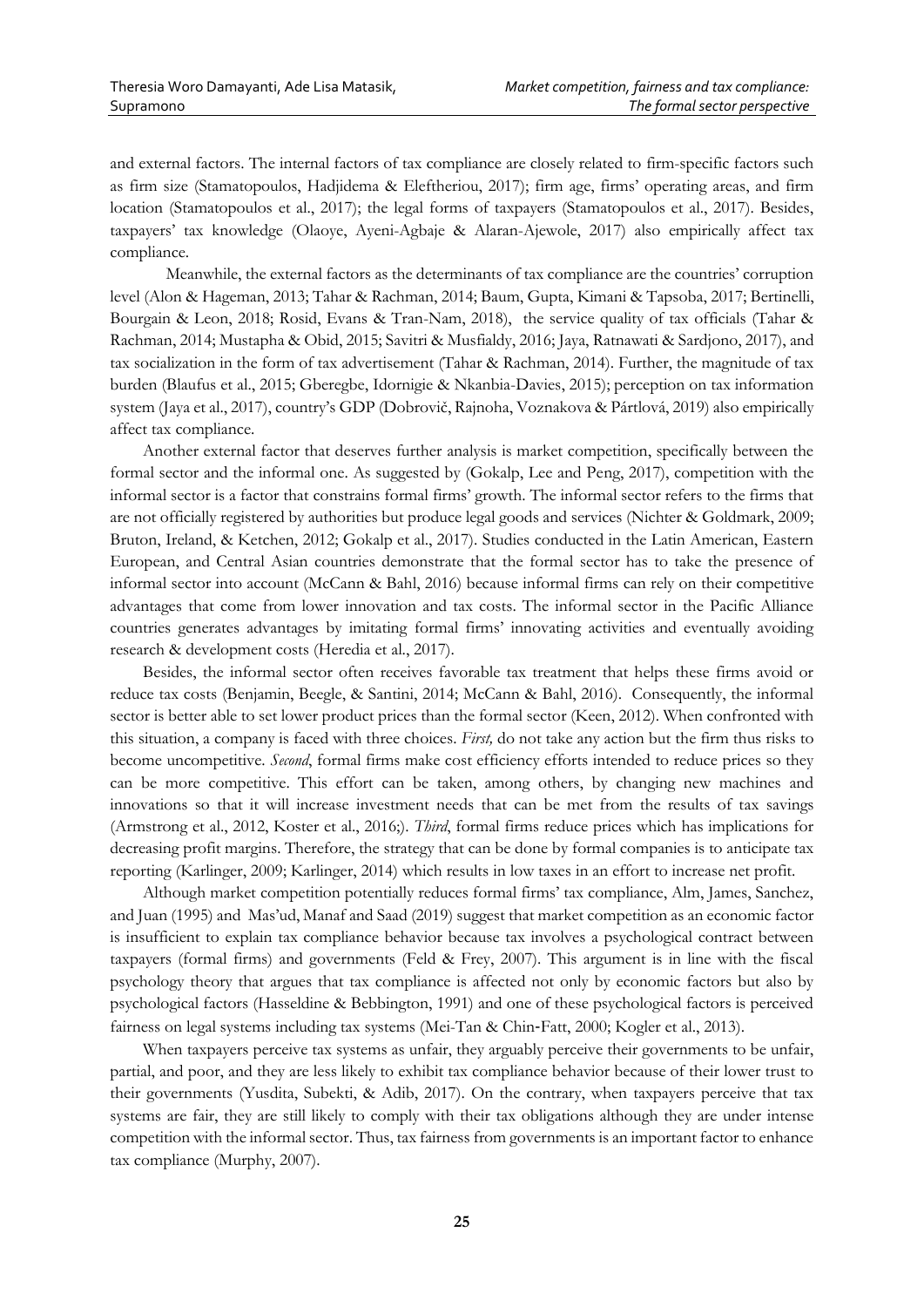Based on this possibility of interactions between market competition between formal firms and informal firms with perceived fairness on tax compliance, this study aims to test the effects of market competition between formal firms and informal firms and perceived fairness on tax compliance. Previous studies have investigated the effects of competition between formal firms and informal firms on innovation performance (Heredia, Flores, Geldes & Heredia, 2017); new product development (McCann & Bahl, 2016); evaluation of the informal sector policies (Williams & Nadin, 2015); the informal sector's problems (Bruton et al., 2012), executives and their compensation contracts (Karuna, 2007) and the effect of deregulation on competition between the formal and the informal sectors (Karlinger, 2009). However, the literature tends to overlook the role of competition between the formal sector and the informal sector in explaining tax compliance (Mathias, Lux, Crook, Autry & Zaretzki, 2015). To our best knowledge, only Gokalp et al. (2017) investigated the impact of competition between the formal sector and the informal sector on tax compliance. However, they focused more on the costs and benefits generated by firms for remaining in the formal sector, such as the impacts of higher tax rates (cost) and the ease of banking access (benefit) on tax compliance. Besides, no studies have investigated the effect of the interaction between competition intensity and the perception of tax fairness on tax compliance.

This issue is important because although formal firms are under intense market competition with the informal sector, they are still likely to exhibit greater tax compliance behavior when they have positive perceptions of tax fairness on the side of their governments. Thus, the following are the research questions of this study: (1) Is there a significant effect of market competition between the formal sector and the informal sector on tax compliance; (2) Is there a significant effect of formal firms' perception of tax fairness on tax compliance; and (3) Is there a significant interaction between market competition between the formal sector and the informal sector and the formal sector's perception of tax fairness on tax compliance? This study contributes to the tax compliance literature by providing better understanding of the relationships between competition between the formal sector and the informal sector, perception of tax fairness, and tax compliance.

## **2. LITERATURE REVIEW**

# **2.1. Theoretical background**

The fiscal psychology theory was initially introduced by Schmolders (1959) that combines the economic and psychological approaches and better explains tax compliance (Hasseldine & Bebbington, 1991; Feld & Frey, 2007). Feld and Frey (2002) explain the relationship between taxpayers and tax authorities as an implicit or relational contract involving strong emotional ties that economic factors are insufficient to analyze tax compliance. It is then necessary to explore non-economic factors such as psychological ones to understand tax compliance behavior (James, Murphy & Reinhart, 2005). Thus, the focus on enhancing tax compliance shifts from the economic approach to the social psychological approach.

The economic approach emphasizes economic rationality by considering the costs and benefits of complying with tax obligations (Hasseldine & Bebbington, 1991). The economic factors to explain tax compliance include the possibility of being audited (Modugu & Anyaduba, 2014), tax fines (Poppelwell, Kelly, & Wang, 2012), the amount of tax burden (Barbuta-Misu, 2011), income level (Kirchler, Muehlbacher, Kastlunger & Wahl, 2007), the tax amount to be paid (Hyun, 2005), and market competition (Gokalp et al., 2017). Meanwhile, the psychological approach focuses on taxpayers' trust or confidence because of the equal rights and obligations between governments and taxpayers (Hasseldine & Bebbington, 1991; Feld & Frey, 2007). The psychological factors include tax morale (Dolores, 2010, Cyan et al., 2016), taxpayers' trust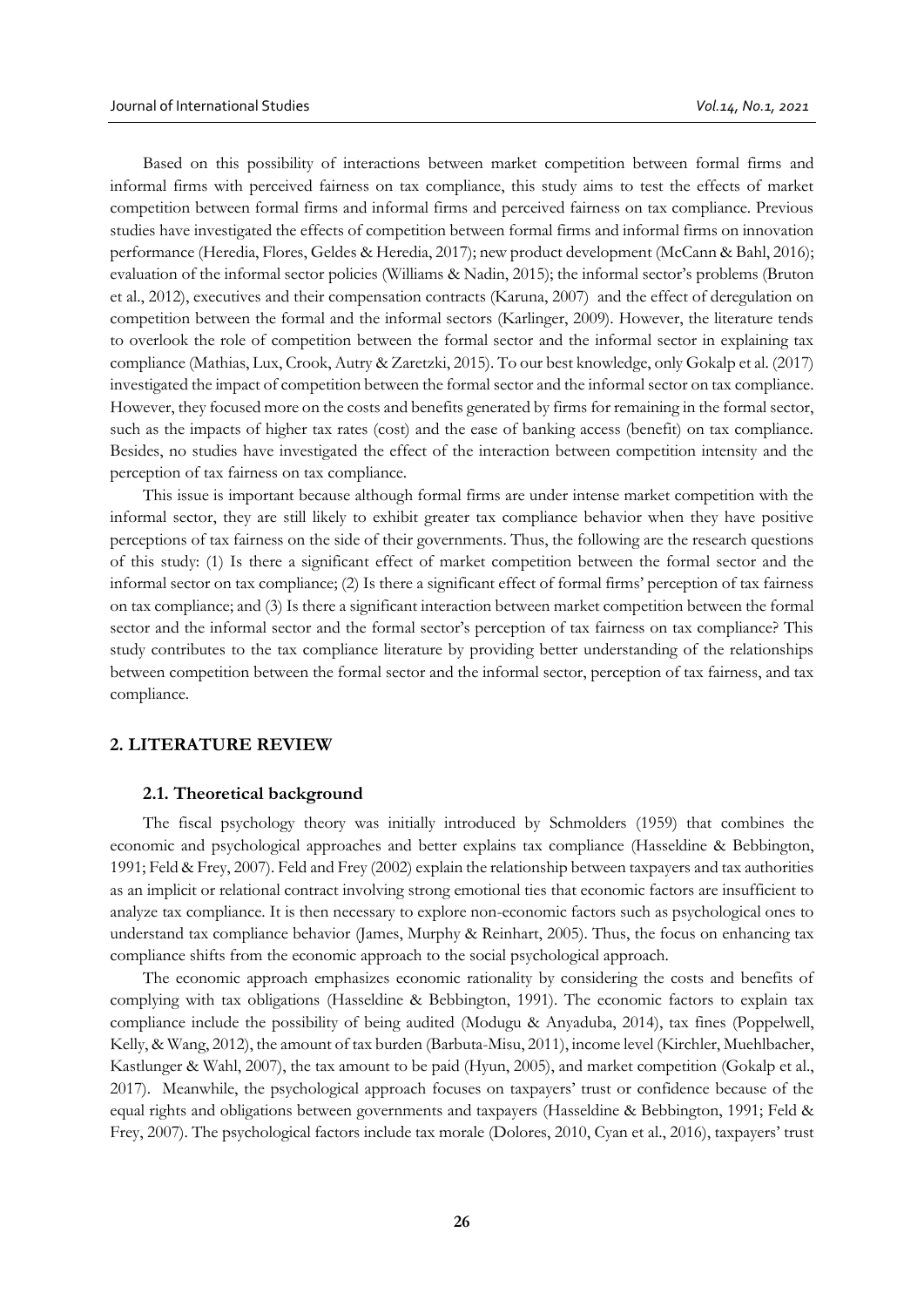(Dijke & Verboon, 2010, Zemiyanti, 2016, Kostritsad & Sittler, 2017), and perception on the fairness of tax systems (Murphy, 2007)

# **2.2. Hypotheses development**

#### **2.2.1 The effect of market competition on tax compliance**

Firms are confronted with various competitions in their operations, such as brand competition, industrial competition, form competition, and market competition (Kotler, 2000) and one of the dimensions of competition is market competition (Kubick, Lynch, Mayberry & Omer, 2015). Many firms are pricesensitive because an important competitive advantage is a low-cost leadership (Porter, 1985). Such competitive advantage aims to control costs tightly and eventually control prices to compete with competitors. Firms that implement this strategy successfully include Wal-Mart (Tanwar, 2013); Southwest Airlines (Heartpreneur, 2017) and Mc. Donalds (Han, 2008).

The formal sector competes not only with other formal firms but also with the informal sector (McCann & Bahl, 2016). Competing with the informal sector will arguably harm the formal sector in the price competition because of the difference in tax treatments (Benjamin, Beegle, & Santini, 2014; McCann & Bahl, 2016). The informal sector is not legally registered and does not have to comply with tax regulations or has lower tax burdens. Consequently, the formal sector's prices are often less competitive than the informal sector's (Keen, 2012).

To overcome market competition, one of the competitive strategies to be adopted by formal firms is to reduce prices. With this strategy, it is expected that formal firms can still compete in the market, but with the consequence of lower profit margins. Low profit margins do not always have implications for low net income if costs can be reduced, one of which is tax costs. Kubicová and Záhumenská (2017) stated that from the viewpoint of corporate finance, taxes are expenses that reduce the after-tax profit. Tax are a significant cost component (Swenson, 1999; Hanlon & Heitzman, 2010). The high intensity of market competition can encourage companies to tend to conduct unethical behavior such as avoiding taxes and manipulating income (Shleifer, 2004). Meanwhile, Armstrong et al., 2012, Cai and Liu (2009; Koster et al., (2016) explain the motivation to minimize the tax burden is so that companies have more cash to meet investment needs. By investing in new equipment and new machines, formal firms hope to operate at a low cost so they can compete to the informal sector. This especially occurs in companies with unfavorable financial conditions, so they are faced with options to minimize the tax burden in order to maintain existing cash (Khuong, Ha, Minh & Thu, 2019) which can be used for investment and innovation purposes. The above argument is debatable. Precisely when formal firms face high competition will tend to reduce the firm's intention to make tax avoidance efforts. This is because tax avoidance can have negative effects on firms such as fines, sanctions and tax audits which will further reduce the ability to maintain its competitive position (Kubick, Lynch, Mayberry, & Omer, 2015). Based on rationality and empirical evidence, we propose the following first hypothesis

**H1**: Market competition between the formal sector and informal sector affects tax compliance.

#### **2.2.1 The effect of tax fairness on tax compliance**

Taxpayers' tendency to comply is closely related to commensurate mutual feeling or fairness between taxes paid to governments and benefits perceived by taxpayers (Mangoting, Sukoharsono, Rosidi &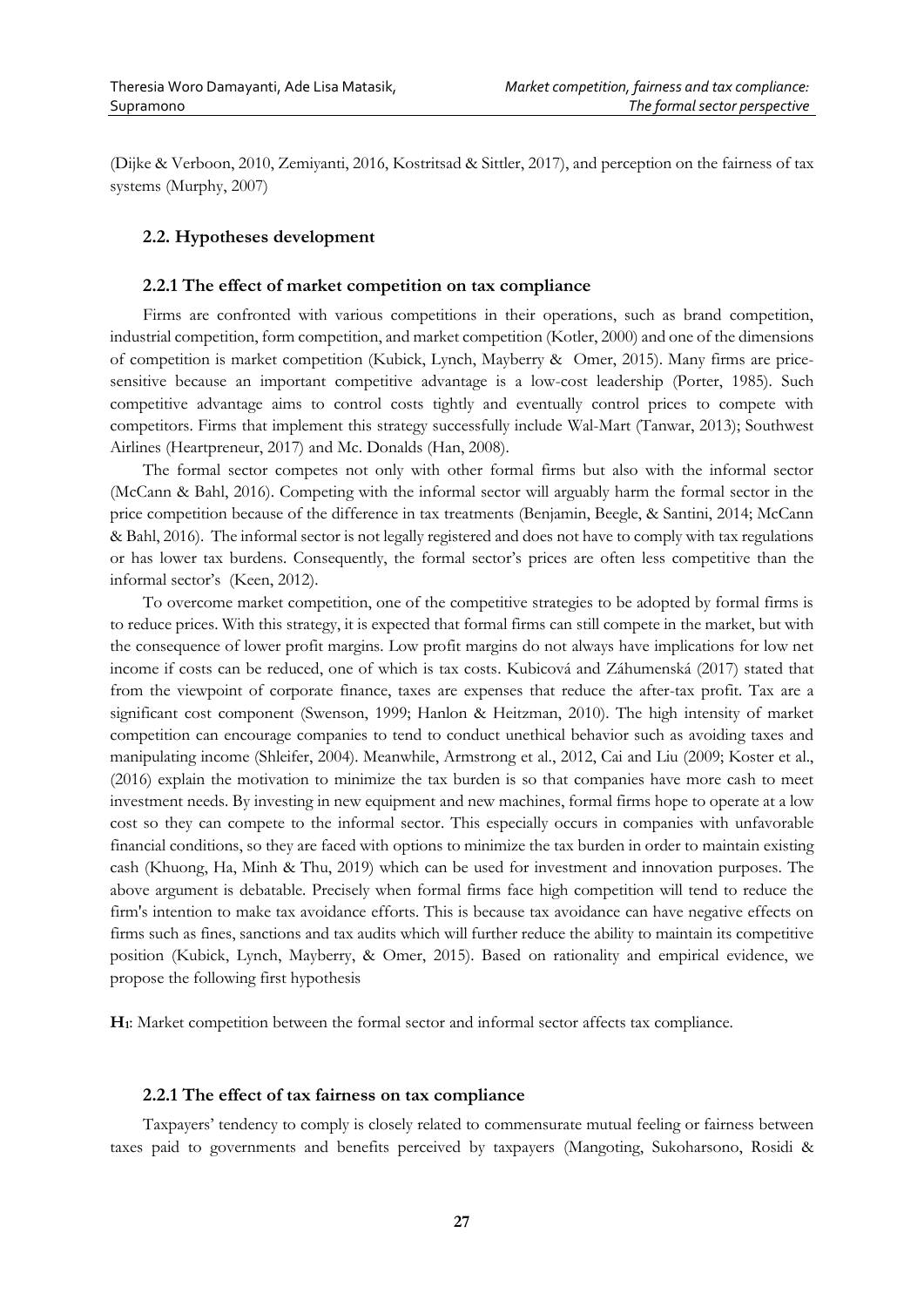Nurkholis, 2015). Tax fairness covers various dimensions (Saad, 2012). In this respect, Wenzel (2003) explicitly defines tax fairness as an equilibrium perceived by taxpayers on administrative procedures and punishment for violating regulations. Tax fairness can be manifested as distributive fairness, procedural fairness, and retributive fairness (Gberegbe, Idornigie & Nkanbia-Davies, 2015). Distributive fairness refers to how taxpayers perceive that they are treated equally to other taxpayers in terms of the benefits of tax payments (Kirchler, Kogler & Muchlbacher, 2014). Meanwhile, procedural fairness is a form of fairness where tax authorities implement tax procedures fairly (Tyler, 2006) and retributive fairness refers to fairness on actions to comply with existing regulations such as audit and sanction.

In the tax compliance literature, taxpayers' perception on (distributive, procedural, and retributive) fairness is an important factor that affects tax compliance behavior (Richardson, 2008; Hartner, Rechberger, Kirchler & Scabmann, 2008; Palil, Akir, & Ahmad, 2013; Oberholzer & Stack, 2014). Taxpayers will arguably increase their compliance when they perceive that the benefits of their tax payments have been provided fairly (Tan & Chin-Fatt, 2000; Leder, Mannetti, Holzl & Kirchler, 2010), tax procedures have been implemented fairly (Cropanzano, Rupp, Mohier & Schminke, 2001; Kim 2002; Chung & Trevidi, 2003; Tyler 2006; Saad 2014;), and tax audit and sanctions have been implemented fairly (Hofmann, Hoelzl and Kirchler, 2008). However, some previous studies have shown different results, namely, that the perception of tax justice does not affect tax compliance (Coleman 1997; Richardson and Sawyer, 2001). Saad (2012) explains the differences in these results are likely related to differences in systems between countries. The impact of tax fairness on tax compliance is more pronounced in tax systems that adhere to voluntary compliance (Tan & Chin-Fatt, 2000; Geberegbe et al., 2015). In contrast to the mandatory compliance system where compliance is something that is forced, both taxpayers who feel justice and feel injustice will remain compliant, because they are hit by many sanctions and fines if they are not compliant (Zhiyong & Qingyang 2007; Saad, 2012). In addition, it is also likely due to differences in community characteristics between developed and developing countries. In developed countries, people will be more individualistic and don't care what other taxpayers do. This can result in no relationship between tax compliance with the perception of tax justice.

Apart from the pros and cons of the results of previous studies, in the context of formal companies, perceptions of tax justice are more likely to affect tax compliance. This is based on the argument that formal firms are more aware of what is happening in their environment. Formal firms will likely continue to try to monitor what their competitors are doing, including tax compliance. In addition, formal firms will also assess whether the government has implemented a fair corporate tax system or not. Fairness perceived by formal firms as taxpayers will create mutual trust and understanding and eventually enhance tax compliance (Hofmann, Hoelzl, & Kirchler, 2008). In line with this matter, Kogler et al. (2013) also show that perceived fairness of governments' tax systems increases tax compliance. On the contrary, taxpayers who perceive tax systems unfair tend not to comply with tax regulations or not to trust their governments (Damayanti, Nastiti, & Supramono, 2020; Rudolph, 2009). In a similar vein, the formal sector will increase its tax compliance when the formal sector perceives the fairness of tax systems. Thus, we propose the following hypothesis: **H2**: The formal sector's perception of tax fairness affects tax compliance.

# **2.2.3 The effect of the interaction between market competition and tax fairness on tax compliance**

The fiscal psychology theory argues that psychological factors complement economic factors in explaining tax compliance. Thus, market competition as an economic factor is insufficient to illuminate tax compliance. Market competition is not alone in influencing the formal sector's tax compliance because it is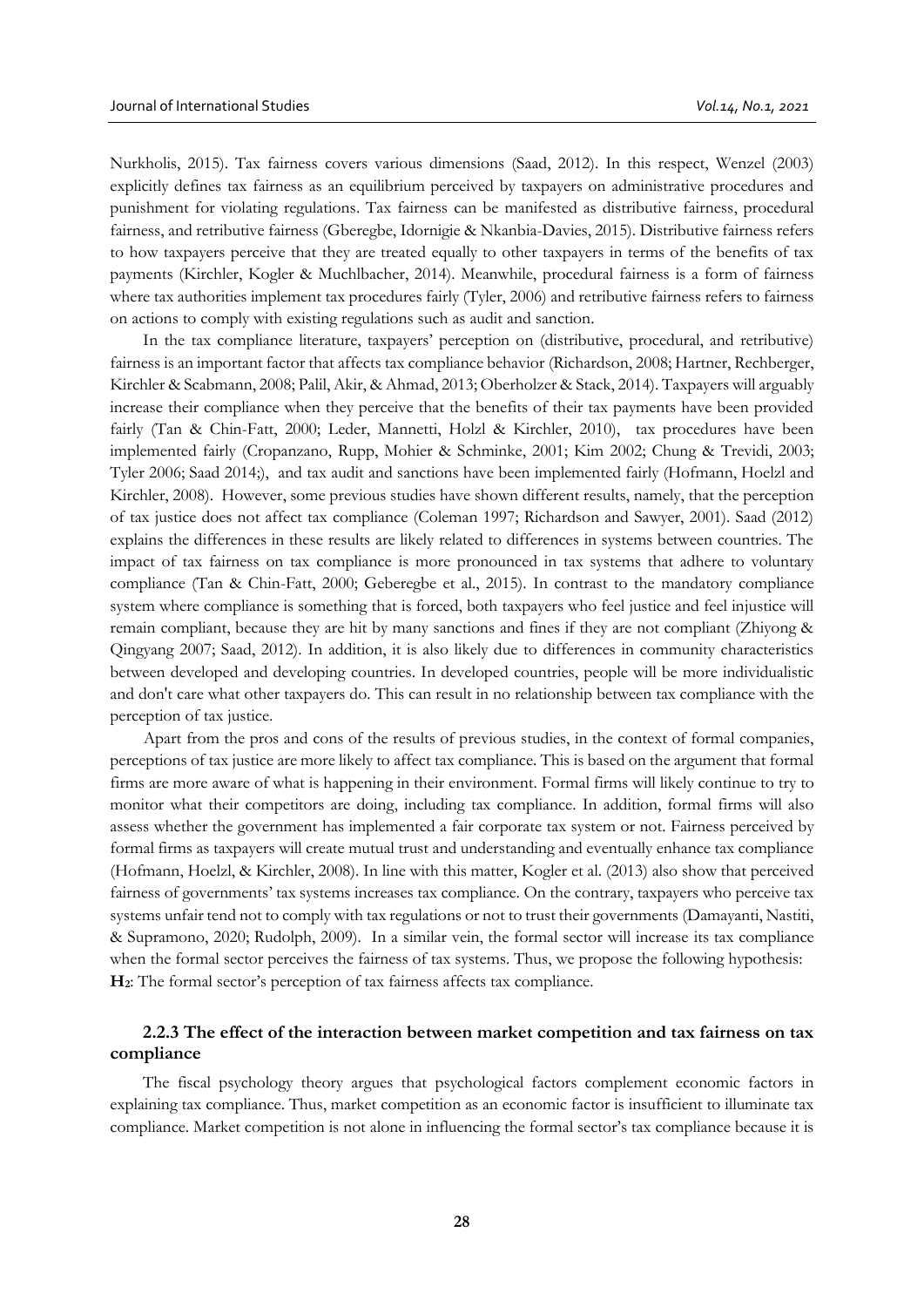likely that it interacts with the fairness of tax systems as a psychological factor in increasing or decreasing its effect on tax compliance.

Taxpayers will exhibit greater tax compliance when they consider tax systems fair (Palil, Akir, & Ahmad, 2013) although they are under intense competition with the informal sector. On the contrary, taxpayers who have a low perception of tax fairness and experience less intense market competition are likely to exhibit tax compliance behavior because they consider their position as formal taxpayers still beneficial. The pronounced benefits as formal taxpayers motivate them to comply with tax regulations (Barbuta-Misu, 2011). Formal taxpayers who are under intense competition with the informal sector but experience tax fairness will generate psychological benefits while formal taxpayers who are under less intense competition with the informal sector but do not experience tax fairness will generate economic benefits. Furthermore, when taxpayers experience both less intense market competition, and greater tax fairness will generate both economic and psychological benefits that they will exhibit much greater tax compliance behavior (Hasseldine & Bebbington, 1991).

In line with the fiscal psychology theory, the optimal tax compliance behavior will hold when both the economic and psychological factors confirm taxpayers' expectations (Hasseldine & Bebbington, 1991; Feld & Frey, 2007). In this respect, the formal sector will arguably exhibit greater tax compliance when it experiences lower market competition with the informal sector and greater tax fairness. Thus, we propose the following hypothesis:

**H3**: The interaction between market competition and the formal sector's perception of tax fairness affects tax compliance.

## **3. METHODOLOGY**

We use the data from the World Bank's Survey for the years of 2006-2018. This survey asked 13 factors, namely regulations and taxes, corruption, crime, informality, gender, finance, infrastructure, innovation and technology, trade, workforce, firm characteristics, the biggest obstacle and performance. Overall, the survey was administered in 140 countries with 117,357 formal and informal business owners as the respondents. However, this study only uses legal firms as the sample because this study uses the tax compliance framework. Consequently, the final sample is 49, 788 respondents of legal firms.

This study uses tax compliance as the dependent variable and perceived market competition and perceived tax fairness as the independent variables. In this respect, we use tax inspection as the indicator of tax compliance level. Tax inspection is the indicator of tax compliance because firms that are frequently audited by tax authorities indicate that these firms have tax compliance problems (OECD, 2014). Next, we measure perceived market competition by using the degree of competition with the informal sector experienced by formal firms. The informal sector refers to firms that are not legally registered with government authorities but produce legal goods and services (Nichter & Goldmark, 2009; Bruton et al., 2012; Gokalp et al., 2017). Further, we measure perceived tax fairness by the extent firms perceive the legal system, in this respect tax law, is fair, neutral, and clean.

Firms' decision to comply is affected by various factors. Consequently, this study includes several control variables into its analysis, namely firm size, perceived tax burden, firm age, and family firm. Firm size has a significant impact on tax compliance; larger firms are more compliant than smaller ones (Sapiei, Kasipillai, & Eze, 2014). We use the number of employees as the proxy of firm size. Specifically, firms with 5-19 employees are classified as small firms, firms with 20-99 employees are classified as medium firms, and finally, firms with more than 100 employees are classified as large firms. Next, we measure perceived tax burden with an indicator questioning how taxpayers perceive the fairness of their tax burden. Previous studies inform a significant relationship between perceived fairness of tax burden and tax compliance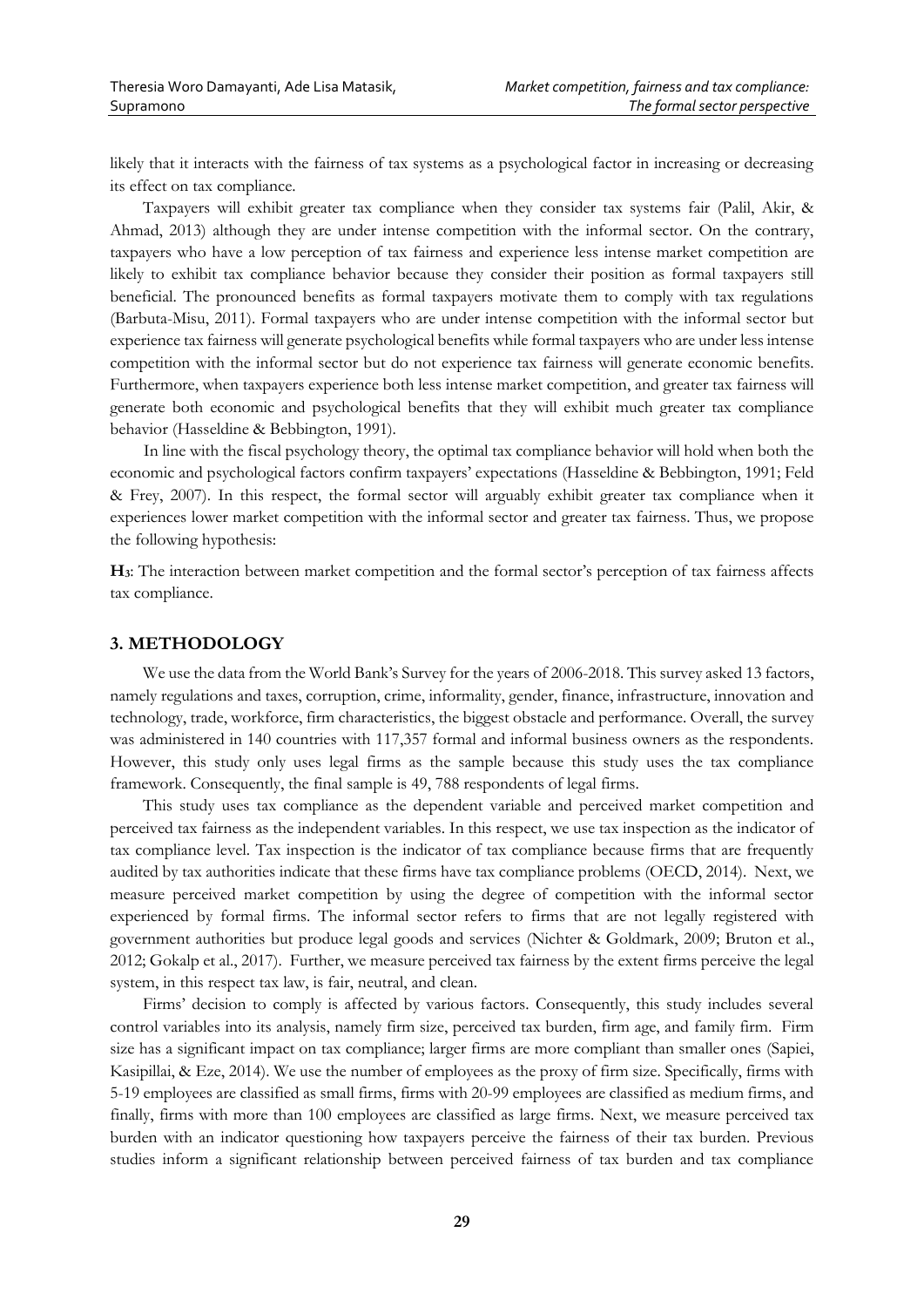(Gberegbe et al., 2015). More specifically, taxpayers prefer progressive tax rates due to fairness reason (Blaufus et al., 2015). Further, we measure firm age by subtracting the year 2018 with the firm's foundation year. Older firms exhibit greater tax compliance (Sapiei et al., 2014). Meanwhile, family firms tend to engage more in tax evasion (Chen et al., 2010). We use the proportion of family ownership as the proxy of family firm. A firm with family ownership greater (less) than 50% is classified as a (non-) family firm.

We use the ordered logistic regression (OLR) to test hypotheses 1 and 2 in our overall sample. OLR is a regression model used to test the effect of independent variables on the dependent variable, where the dependent variable is a variable with an ordinal scale. In this study, the dependent variable, namely tax compliance, is measured using three categories, namely full compliance, partially compliance and no compliance, therefore it is appropriate to use OLR as an analysis tool. The following is our OLR specification:

$$
In \frac{TC(y=\frac{1}{x})}{TC(y=\frac{1}{x})} = \beta 0 + \beta 1CIS + \beta 2FP + \beta 3CIS^*FP + \beta 4SIZE + \beta 5TR + \beta 6AGE + \beta 7FAM + e
$$

where:

| TC          | : Tax compliance                                                                             |
|-------------|----------------------------------------------------------------------------------------------|
| <b>CIS</b>  | : Perceived market competition                                                               |
| FP          | : Perceived tax fairness                                                                     |
| $CIS*FP$    | : The interaction between perceived market competition and perceived tax fairness            |
| <b>SIZE</b> | : Firm size (measured by a variable classifying a firm into a small, medium, and large firm) |
| TR.         | : Perceived tax burden                                                                       |
| AGE         | : Firm age                                                                                   |
| <b>FAM</b>  | : Family firm                                                                                |
|             |                                                                                              |

OLR does not require some classical assumption tests, namely normality test, heteroscedasticity test, multicollinearity test, autocorrelation test, linearity test, univariate and multivariate outlier tests such as linear regression using parametric data. For the robustness test, this study also uses linear regression to test hypothesis 1 and hypothesis 2. In the robustness test, the tax compliance variable is no longer measured using a nominal scale but by using a ratio scale, namely the number of times the taxpayer is subject to tax audits.

To test hypothesis 3, we split our respondents into two subsamples (high vs. low market competition; high vs. low perceived tax fairness). The categorization of the independent variables is carried out to see differences in tax compliance between categories.

### **4. EMPIRICAL RESULTS AND DISCUSSION**

The descriptive statistics of 49,788 formal firms in 140 countries demonstrate that most respondents (32.85%) do not experience high competition with the informal sector with the mean value of the responses of 1.53. For the perceived tax fairness variable, most respondents perceive tax systems fair (32.07%), and the mean value of respondents' perception of tax fairness is 2.3. Lastly, for the tax compliance variable, most respondents are partially compliant (the average value of 1.99).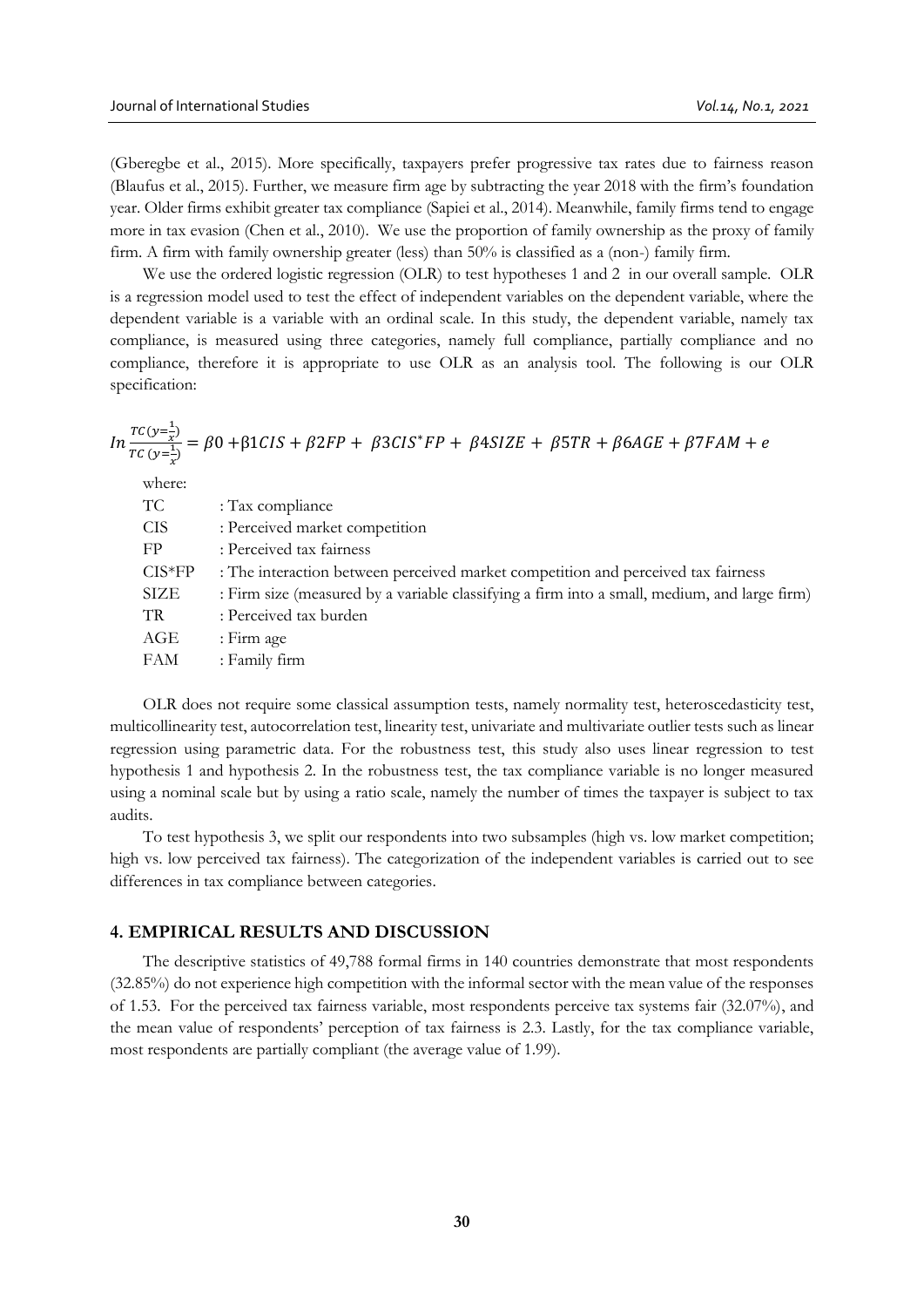| Descriptive statistics       |                    |       |      |           |  |
|------------------------------|--------------------|-------|------|-----------|--|
| Variable                     |                    |       | Mean | Std.      |  |
|                              |                    |       |      | Deviation |  |
| Perceived Market Competition | Very High          | 10.43 | 1.53 | 1.369     |  |
|                              | High               | 17.14 |      |           |  |
|                              | Moderate           | 20.47 |      |           |  |
|                              | Low                | 19.11 |      |           |  |
|                              | Very Low           | 32.85 |      |           |  |
| Perceived Tax Fairness       | Very Fair          | 12.37 | 2.30 | 0.996     |  |
|                              | Fair               | 32.07 |      |           |  |
|                              | Unfair             | 28.91 |      |           |  |
|                              | Very Unfair        | 26.65 |      |           |  |
| Tax Compliance               | Full Compliance    | 0.03  | 1.99 | 0.099     |  |
|                              | Partial Compliance | 99.02 |      |           |  |
|                              | No Compliance      | 0.95  |      |           |  |

*Source*: Authors' results.

Table 2 shows the relationship between variables and suggests that most respondents who consider market competition high opt for no compliance (19.58% and 14.32%). On the contrary, formal firms who perceive market competition low exhibit full compliance (35.72% and 42.68%). With respect to the relationship between the perceived tax fairness variable and the tax compliance variable, our findings indicate that respondents who experience tax fairness exhibit full compliance (42.86% and 28.57%) and those who do not experience tax fairness opt for no compliance (29.05% and 34.53%).

Table 2

| Relationship with tax compliance |                             |                                    |                            |            |  |
|----------------------------------|-----------------------------|------------------------------------|----------------------------|------------|--|
|                                  | Full Compliance<br>$(n=14)$ | Partial Compliance<br>$(n=49.299)$ | No Compliance<br>$(n=475)$ | Total      |  |
| Perceived Market Competition     |                             |                                    |                            |            |  |
| Very High                        |                             | 5,125                              | 68                         | 5,194      |  |
|                                  | $(7.14\%)$                  | $(10.40\%)$                        | $(14.32\%)$                | $(10.4\%)$ |  |
| High                             |                             | 8,438                              | 93                         | 8,532      |  |
|                                  | $(7.14\%)$                  | $(17.11\%)$                        | $(19.58\%)$                | $(17.1\%)$ |  |
| Moderate                         |                             | 10,101                             | 92                         | 10,194     |  |
|                                  | $(7.14\%)$                  | $(20.49\%)$                        | $(19.37\%)$                | $(20.5\%)$ |  |
| Low                              | 5                           | 9,421                              | 86                         | 9,512      |  |
|                                  | $(35.72\%)$                 | $(19.11\%)$                        | $(18.10\%)$                | $(19.1\%)$ |  |
| Very Low                         | 6                           | 16,214                             | 136                        | 16,356     |  |
|                                  | $(42.86\%)$                 | $(32.89\%)$                        | $(28.63\%)$                | $(32.9\%)$ |  |
| Perceived Tax Fairness           |                             |                                    |                            |            |  |
| Very Fair                        | 4                           | 6,105                              | 50                         | 6,159      |  |
|                                  | $(28.57\%)$                 | (12.83)                            | (10.53)                    | $(12.4\%)$ |  |
| Fair                             | 6                           | 15,839                             | 123                        | 15,968     |  |
|                                  | $(42.86\%)$                 | $(32.13\%)$                        | $(25.89\%)$                | $(32.1\%)$ |  |
| Unfair                           |                             | 14,254                             | 138                        | 14,393     |  |
|                                  | $(7.14\%)$                  | $(28.91\%)$                        | $(29.05\%)$                | $(28.9\%)$ |  |
| Very Unfair                      | 3                           | 13,101                             | 164                        | 13,268     |  |
|                                  | $(21.43\%)$                 | $(26.57\%)$                        | $(34.53\%)$                | $(26.6\%)$ |  |

*Source*: Authors' results. Full compliance = the firm was never inspected over the last year; Partial compliance = the firm was inspected by tax officials for less than 30 days over the last year, and no compliance = the firm was inspected by tax officials for at least 30 days over the last year.

**31**

Table 1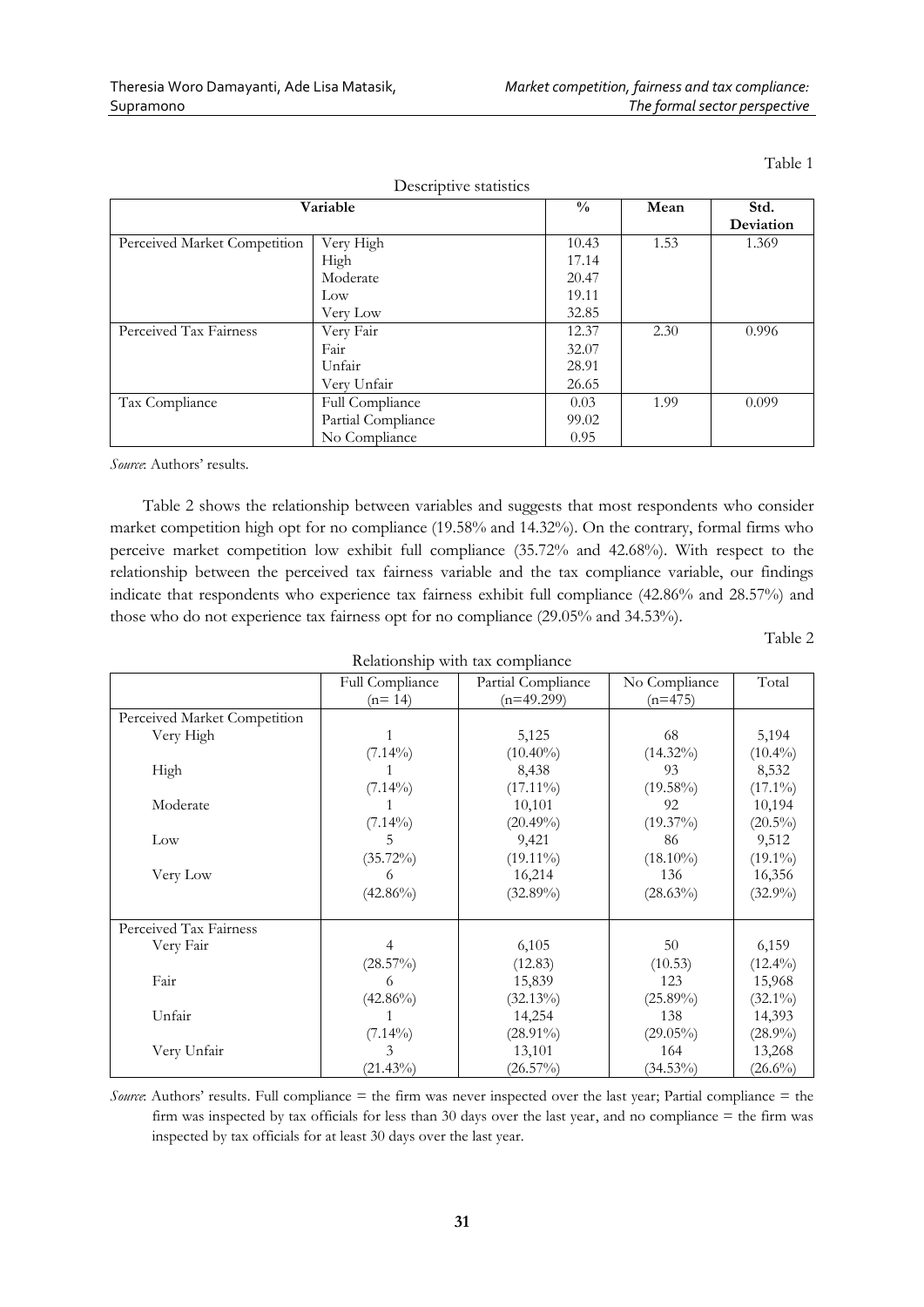Based on the Spearman correlation table, the variable of perceived market competition between the formal sector and informal sector and the variable of perceived tax fairness are weakly correlated (coefficient  $> 0-0.25$ ) but significantly (sig  $< 0.01$ ) with tax compliance. This means that there is a relationship between the independent variables that is perceived market competition between the formal sector and the informal sector with the perceived tax fairness. When taxpayers feel that there is a high market competition between the formal sector and the informal sector, the taxpayer feels tax unfair as a result of competition between the formal and informal sectors.

As the control variables, firm age and firm size are also significantly correlated with tax compliance, which means that the characteristics of the company that is a control variable in this study has associated with tax compliance. However, perceived tax burden and family firm do not correlate significantly. Table 3 also informs that there is no serious multicollinearity problem because there is no high correlation coefficient. Thus, all variables are usable in the analysis by using the multinomial logit analysis.

Table 3

|                              |            | (2)        | (3)        | (4)        | (5)        | (6)   |       |
|------------------------------|------------|------------|------------|------------|------------|-------|-------|
| Tax Compliance (1)           | 1.000      |            |            |            |            |       |       |
| Perceived Market Competition | $-0.014$   | 1.000      |            |            |            |       |       |
| (2)                          | $0.001***$ |            |            |            |            |       |       |
| Perceived Tax Fairness (3)   | 0.019      | $-0.133$   | 1.000      |            |            |       |       |
|                              | $0.000***$ | $0.000***$ |            |            |            |       |       |
| Firm Size (4)                | $-0.027$   | $-0.084$   | 0.023      | 1.000      |            |       |       |
|                              | $0.000***$ | $0.000***$ | $0.000***$ |            |            |       |       |
| Firm Age (5)                 | $-0.019$   | 0.060      | $-0.050$   | 0.259      | 1.000      |       |       |
|                              | $0.000***$ | $0.000***$ | $0.000***$ | $0.000***$ |            |       |       |
| Perceived Tax Burden (6)     | 0.000      | $-0.001$   | $-0.004$   | 0.001      | $-0.002$   | 1.000 |       |
|                              | 0.929      | 0.839      | 0.399      | 0.770      | 0.580      |       |       |
| Family firm (7)              | 0.004      | 0.005      | 0.006      | $-0.161$   | 0.122      | 0.002 | 1.000 |
|                              | 0.398      | 0.244      | 0.161      | $0.000***$ | $0.000***$ | 0.710 |       |

Spearman correlation

*Source*: Authors' results. \* indicates significance level at 0.10 level, \*\* indicates significance level at 0.05 level, \*\*\* indicates significance level at 0.01 level

As shown in Table 4, the logistic multinomial regression estimation results in the pseudo R<sup>2</sup> value of 0.017 (p-value 0.000), suggesting that the independent variables significantly predict the dependent variable. Next, Panel A of Table 4 demonstrates that perceived market competition between the formal sector and informal sector significantly affects tax compliance (p-value 0.091), thus supporting  $H_1$ . Similarly,  $H_2$  is empirically supported (p-value 0.003), implying that perceived tax fairness significantly affects tax compliance.

The firm size and firm age variables also significantly affect tax compliance. However, perceived tax burden and family firm do not significantly affect tax compliance.

As can be seen at Panel B of Table 4, we run the linear regression to ensure the robustness of our findings. In this test, we measure tax compliance with a ratio scale and not with a nominal scale as our multinomial regression test. Our alternative test confirms previous results that show the effects of market competition and perceived tax fairness on tax compliance.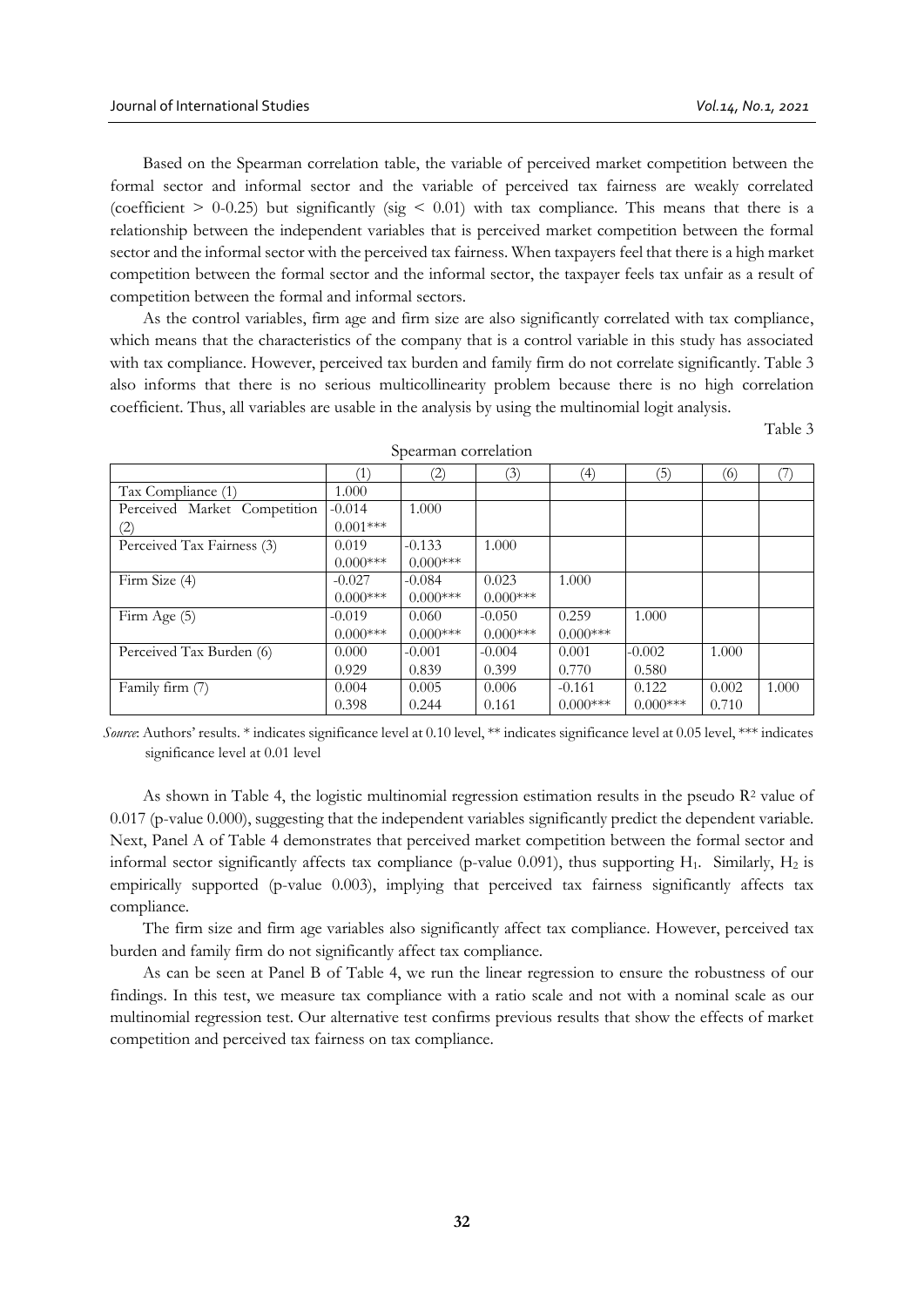| <i>V</i> ariable                                                                                                                                              | $v^2$     | p-value           | Explanation              |
|---------------------------------------------------------------------------------------------------------------------------------------------------------------|-----------|-------------------|--------------------------|
| Perceived Market Competition                                                                                                                                  | 3,127.438 | $0.091*$          | $H_1$ supported          |
| Perceived Tax Fairness                                                                                                                                        | 3,121.525 | $0.003***$        | H <sub>2</sub> supported |
| Control Variable                                                                                                                                              |           |                   |                          |
| Firm Size                                                                                                                                                     | 3,137.599 | $0.000***$        |                          |
| Firm Age                                                                                                                                                      | 3,119.071 | $0.004***$        |                          |
| Perceived Tax Burden                                                                                                                                          | 3,017.864 | 0.999             |                          |
| Family firm                                                                                                                                                   | 3,108.625 | 0.683             |                          |
| Number of observations = 49,788; Wald $\chi^2$ = 3.107,863; probability $\chi^2$ = 0.000; Pseudo R <sup>2</sup> = 0.017;<br>*p < 0,1; **p < 0,05; ***p < 0,01 |           |                   |                          |
| Panel B. The Linear Regression Test                                                                                                                           |           |                   |                          |
| <i>V</i> ariable                                                                                                                                              | B         |                   |                          |
| Perceived Market Competition                                                                                                                                  | $-0.14$   | sig<br>$0.002***$ | $H_1$ supported          |
| Perceived Tax Fairness                                                                                                                                        | 0.017     | $0.000***$        | H <sub>2</sub> supported |
| Control Variable                                                                                                                                              |           |                   |                          |
| Firm Size                                                                                                                                                     | $-0.025$  | $0.000***$        |                          |
| Firm Age                                                                                                                                                      | $-0.018$  | $0.000***$        |                          |
| Perceived Tax Burden                                                                                                                                          | 0.000     | 0.969             |                          |

Test of hypotheses

Table 4

*Source*: Authors' results. \* indicates significance level at 0.10 level, \*\* indicates significance level at 0.05 level, \*\*\* indicates significance level at 0.01 level

Table 5 demonstrates our testing of H<sup>3</sup> that predicts the effect of the interaction between perceived market competition between the formal sector and informal sector and perceived tax fairness on tax compliance. Panel A of Table 5 indicates the significant difference (sig.0.012) of the four interaction types of perceived market competition between the formal sector and informal sector and perceived tax fairness. The highest average tax compliance (6.49) is shown by the condition of low perceived market competition between the formal sector and informal sector and high perceived tax fairness. On the contrary, the lowest average tax compliance (5.65) is indicated by the condition of high perceived market competition between the formal sector and informal sector and low perceived tax fairness. Thus, the findings suggest that  $H_3$  is empirically supported.

We also analyze the effect of the interaction between perceived market competition between the formal sector and informal sector and perceived tax fairness on tax compliance by running the regression test in four models (Panel B of Table 5). Model 1 is a regression test on respondents with low perceived market competition between the formal sector and informal sector; model 2 analyzes respondents with high perceived market competition between the formal sector and informal sector, model 3 applies for respondents with high perceived tax fairness and model 4 tests respondents with low perceived tax fairness. Our test in model 1 shows that when perceived market competition between the formal sector and informal sector is low, perceived tax fairness significantly affects tax compliance (sig 0,000). In model 2, when perceived market competition between the formal sector and informal sector is high, perceived tax fairness does not affect tax compliance (sig 0,170). Next, when perceived tax fairness is high (model 3), perceived market competition between the formal sector and informal sector significantly affects tax compliance (sig 0,006). Lastly, when perceived tax fairness is low (model 4), perceived market competition between the formal sector and informal sector does not affect tax compliance (sig 0,166). Thus, formal firms exhibit the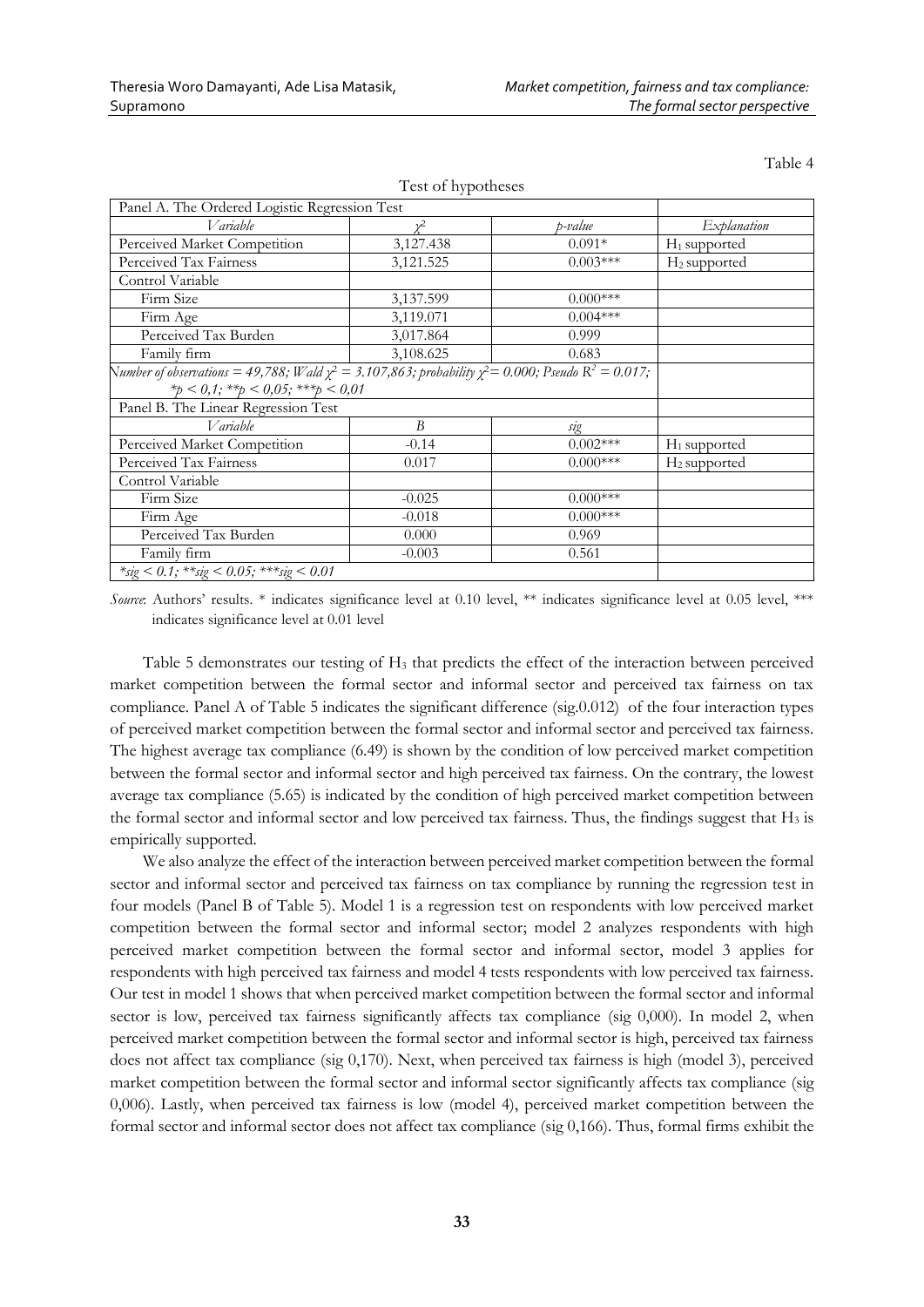Table 5

greatest tax compliance behavior when they consider market competition with informal firms low and tax fairness high.

| Panel A. Univariate Regression Test |                     |                          |            |
|-------------------------------------|---------------------|--------------------------|------------|
| Interaction                         |                     | Average Compliance Level | Sig        |
| Low Competition-High Fairness       |                     | 6.49                     | $0.012**$  |
| Low Competition-Low Fairness        |                     | 6.21                     |            |
| High Competition - High Fairness    |                     | 6.32                     |            |
| High Competition - Low Fairness     |                     | 5.65                     |            |
| Panel B. Linear Regression Test     |                     |                          |            |
| Model                               | Variabel Independen | R                        | Sig        |
| Model 1. Low Perceived              | Perceived Market    | $-0.003$                 | 0.567      |
| Market Competition                  | Competition         |                          |            |
|                                     | Perceived Fairness  | 0.019                    | $0.000***$ |
| Model 2. High Perceived             | Perceived Market    | $-0.009$                 | 0.304      |
| Market Competition                  | Competition         |                          |            |
|                                     | Perceived Fairness  | 0.012                    | 0.170      |
| Model 3. High Perceived             | Perceived Market    | $-0.018$                 | $0.006***$ |
| Fairness                            | Competition         |                          |            |
|                                     | Perceived Fairness  | $-0.01$                  | 0.900      |
| Model 4. Low Perceived              | Perceived Market    | $-0.008$                 | 0.166      |
| Fairness                            | Competition         |                          |            |
|                                     | Perceived Fairness  | $-0.012$                 | $0.053*$   |

The interaction analysis

*Source*: Authors' results. \* indicates significance level at 0.10 level, \*\* indicates significance level at 0.05 level, \*\*\* indicates significance level at 0.01 level

Another additional test analyzes the differences in compliance for each interaction as demonstrated by Table 6. The table informs that interaction 1 (high perceived market competition and low perceived tax fairness), and interaction 4 (low perceived market competition and high perceived tax fairness) are significantly different. Besides, the results also suggest that there are no significant differences between other interactions. Overall, the findings imply that the condition that affects tax compliance most significantly is the interaction between low (high) perceived market competition and high (low) perceived tax fairness.

Table 6

The results of difference tests of tax compliance between interactions

| Interaction             |                                  | Coefficient | Sig        |
|-------------------------|----------------------------------|-------------|------------|
| 1. High Competition-Low | High Competition - High Fairness | 0.66        | 0.216      |
| Fairness                | Low Competition - Low Fairness   | 0.56        | 0.119      |
|                         | Low Competition - High Fairness  | 0.84        | $0.006***$ |
| 2. High Competition-Low | High Competition - High Fairness | $-0.66$     | 0.216      |
| Fairness                | Low Competition - Low Fairness   | $-0.11$     | 0.985      |
|                         | Low Competition - High Fairness  | 0.17        | 0.944      |
| 3. Low Competition-Low  | High Competition - Low Fairness  | $-0.56$     | 0.119      |
| Fairness                | High Competition - High Fairness | 0.11        | 0.985      |
|                         | Low Competition - High Fairness  | 0.28        | 0.510      |
| 4. Low Competition-High | High Competition - Low Fairness  | $-0.84$     | $0.006***$ |
| Fairness                | High Competition - High Fairness | $-0.17$     | 0.944      |
|                         | Low Competition - Low Fairness   | $-0.28$     | 0.510      |

*Source*: Authors' results. \* indicates significance level at 0.10 level, \*\* indicates significance level at 0.05 level, \*\*\* indicates significance level at 0.01 level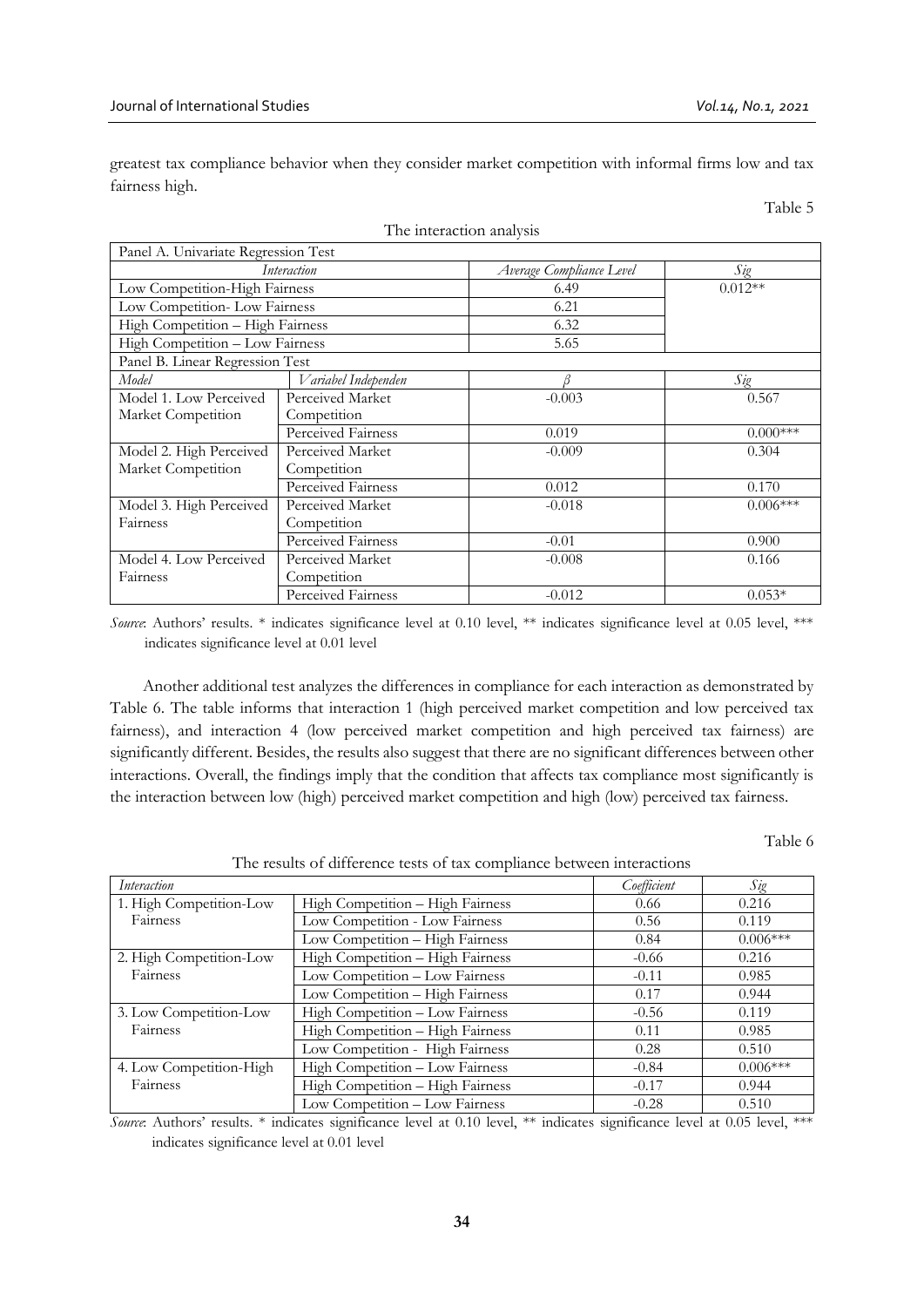Our findings demonstrate that market competition between the formal sector and informal sector empirically affects tax compliance. A high level of perceived market competition between the formal sector and informal sector tends to motivate the formal sector to avoid taxes to remain competitive. The results are in line with Keen (2012); Benjamin et al. (2014); and McCann & Bahl (2016). Tax avoidance carried out by formal companies when perceived high level of competition with informal sector through two arguments, *first* is the effort made by taxpayers to reduce costs so that they can still compete in the market. This is in line with Shleifer (2004). *Second,* tax avoidance is only a result of the company's strategy to remain competitive in the market by lowering prices, which implies lower corporate profits and lower taxes which are often seen as tax avoidance.

Further, perceived tax fairness also significantly affects tax compliance. When taxpayers perceive tax systems fair, neutral, and reliable, they are more likely to exhibit greater tax compliance behavior. Similarly, when taxes paid by the formal sector are commensurate with fairness received by formal taxpayers both distributive, procedural, and retributive, the formal sector tends to comply with tax regulations. Fair, clear, and consistent tax systems will then enhance tax compliance. The findings are supported by Akinboade (2015) and not in line with Zhiyong & Qingyang (2007) and Saad (2012).

This study also shows that the interaction between the formal sector's perception of market competition and tax fairness empirically affects tax compliance. The interaction between the formal sector's low perceived market competition and high perceived tax fairness results in the highest tax compliance. The results imply that these two factors are not substitutive in the sense that high perceived market competition and high perceived tax fairness still do not lead to greater tax compliance. In a similar vein, low perceived tax fairness and low perceived market competition do not enhance tax compliance. Thus, governments need to reduce the formal sector's perception of market competition and simultaneously to increase the formal sector's perception of tax fairness to enhance tax compliance significantly. Only focusing on a single variable will not enhance tax compliance significantly.

The results are in line with the fiscal psychology theory that argues that taxpayers are less motivated to pay taxes because they do not obtain tangible benefits of paying taxes, both economic and economical. The formal sector will perceive the benefits of paying taxes when they consider market competition with the informal sector low and the fairness of tax systems high. When perceived market competition is low and perceived tax fairness is high, the formal sector's innovation and tax costs will be relatively equal to informal firms' and formal firms can compete with the informal sector in terms of operating costs and prices. Thus, the formal sector will not change their behavior to avoid taxes and even will enhance their tax compliance because current conditions confirm their expectations.

The study also suggests that firm size and firm age as the control variables significantly affect tax compliance. Smaller firms tend to comply more with tax regulations than larger firms. Also, firms operating longer are less tax-compliant than newly operating firms. We argue that firms that operate longer are more skillful and experienced to manage their tax-related financial matters and inline with Mariusz (2016).

#### **5. CONCLUSION**

Formal firms' tax compliance is a challenging issue for developing countries. In this respect, unfavorable market competition is likely to motivate formal firms to exhibit tax non-compliant behavior. Formal firms will find it difficult to compete with informal firms because the cost advantage of the informal sector enables informal firms to sell their products at lower prices. For example, it is indicated that informal firms tend to imitate formal firms' products. Thus, informal firms arguably manage to eliminate research and development costs. Besides, they often receive favored treatments from their governments. Consequently, formal firms will arguably reduce operating costs such as by avoiding taxes to reduce their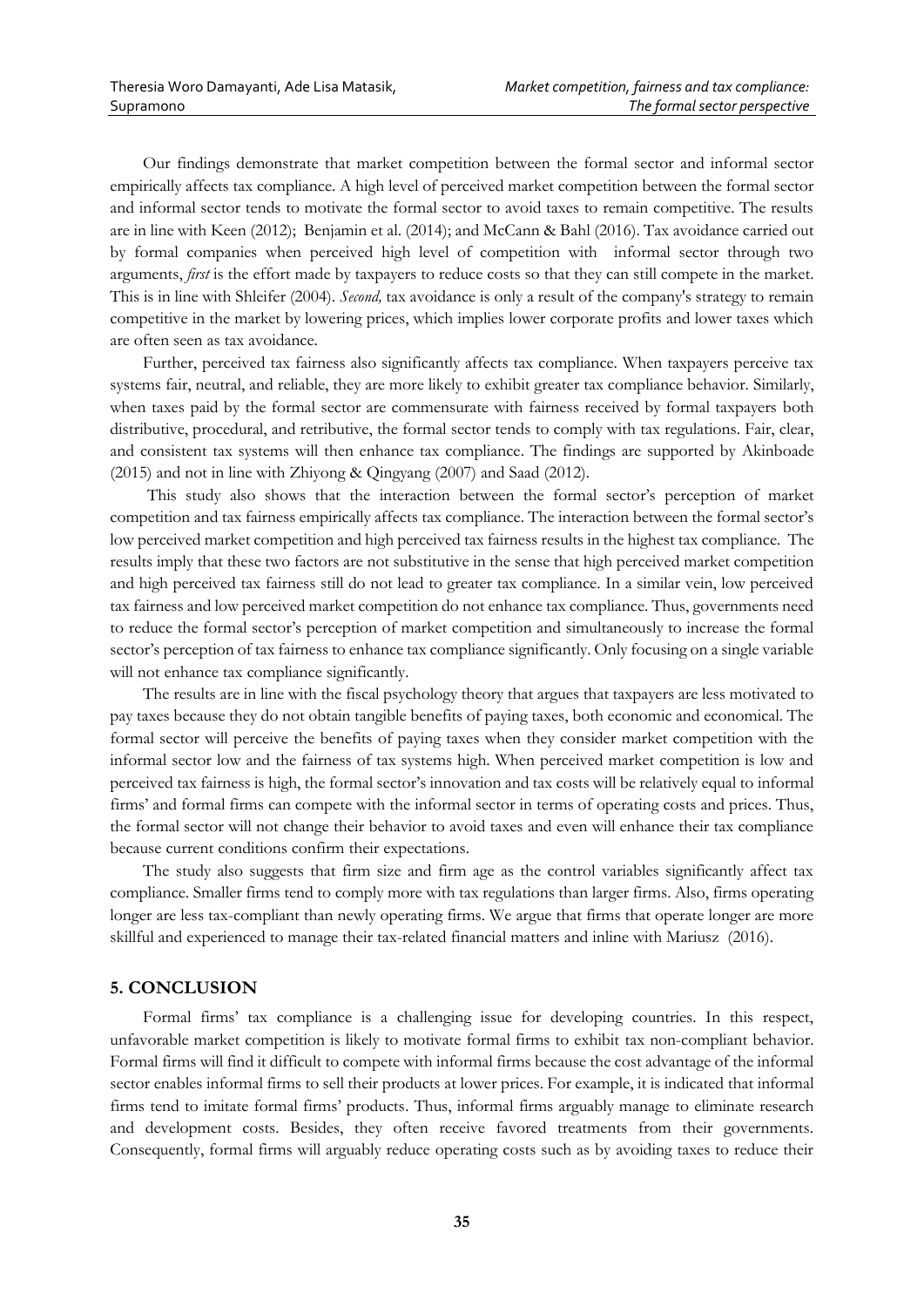prices. Further, firms' tax compliance is also related to tax fairness. Tax systems that are considered unfair will lead taxpayers to perceive their governments to be unfair, partial, and poor. Eventually, firms will have less trust to exhibit tax compliant behavior.

This study aims to test the effects of market competition between formal firms and informal firms and perceived fairness with tax compliance. The results demonstrate that the formal sector's perception of the market competition between the formal and informal sectors and on tax fairness affect tax compliance. Further, the interaction between market competition and tax fairness also affects firms' tax compliance level. When perceived market competition is low and tax fairness is high, formal firms will exhibit greater tax compliance. On the contrary, when perceived market competition is high and tax fairness is low, tax compliance will be lower. In addition, this study also shows that in situations of high perception of tax fairness, although also faced with high informal competition, will still create high tax compliance compared to if faced with situations of low perception of tax fairness with low informal competition. This shows that the perception of tax fairness is crucial for formal firms to comply with their tax obligations.

Our findings practically imply that governments should consider these two factors to increase the formal sector's tax compliance. Specifically, governments are expected to reduce market competition between formal and informal firms and to enhance the fairness of their tax systems to facilitate fair competition between these firms. For example, governments can implement laws to effectively protect formal firms' patent rights on their product innovation from infringements.

A limitation of this study is that it relies on a more general perspective of tax fairness. Also, as a study that uses cross-country data with various tax compliance, this study does not focus on country-level variations such as whether countries exhibit tax conformity and aggressiveness culture. Thus, we advise future studies to incorporate the role of tax-related, country-level culture in their analysis.

## **REFERENCES**

- Akinboade, O. A. (2015). Correlates of tax Compliance of small and medium-size businesses in Cameroon. *Managing Global Transitions*, 13(4), 389–413.
- Alm, James, Sanchez, I., & Juan, A. de. (1995). Economic and non- economic factors in tax compliance. *Kyklos,* 48(1), 3–18.
- Alon, A., & Hageman, A. M. (2013). The impact of corruption on firm tax compliance in transition economies: Whom do you trust? *Journal of Business Ethics*, 116(3), 479–494. doi: https://doi.org/10.1007/s10551-012-1457-5
- Andreoni, J., Erard, B., & Feinstein., J. S. (1998). Tax compliance. *Journal of Economic Psychology*, 27, 224–246.
- Barbuta-Misu, N. (2011). A review of factors for tax compliance. "Dunarea de Jos" University of Galati Fascicle I. *Economics and Applied Informatics*, 1(1), 69–76.
- Baum, A., Gupta, S., Kimani, E., & Tapsoba, S. J. (2017). Corruption, taxes and compliance. *EJournal of Tax Research*, 15(2), 190–216.
- Benjamin, N., Beegle, K., & Santini, F. R. M. (2014). Informal economy and the World Bank. *Policy Research Working Paper*, 6888(May), 1–36. doi: https://doi.org/10.1097/ICO.0b013e3181eadd0f
- Bertinelli, L., Bourgain, A., & Leon, F. (2018). Corruption and tax compliance: evidence from small retailers in Bamako, Mali. Discussion Paper Luxembourg: Universite Du Luxembourg.
- Blaufus, K., Bob, J., Hundsdoerfer, J., Sielaff, C., Kiesewetter, D., & Weimann, J. (2015). Perception of income tax rates: evidence from Germany. *European Journal of Law and Economics*, 40(3), 457–478. doi: https://doi.org/10.1007/s10657-013-9389-9
- Bruton, G. D., Ireland, R. D., & Ketchen, D. J. (2012). Toward a research agenda on the informal economy. A*cademy of Management Perspectives*, 26(3), 1–11. doi: https://doi.org/10.5465/amp.2012.0079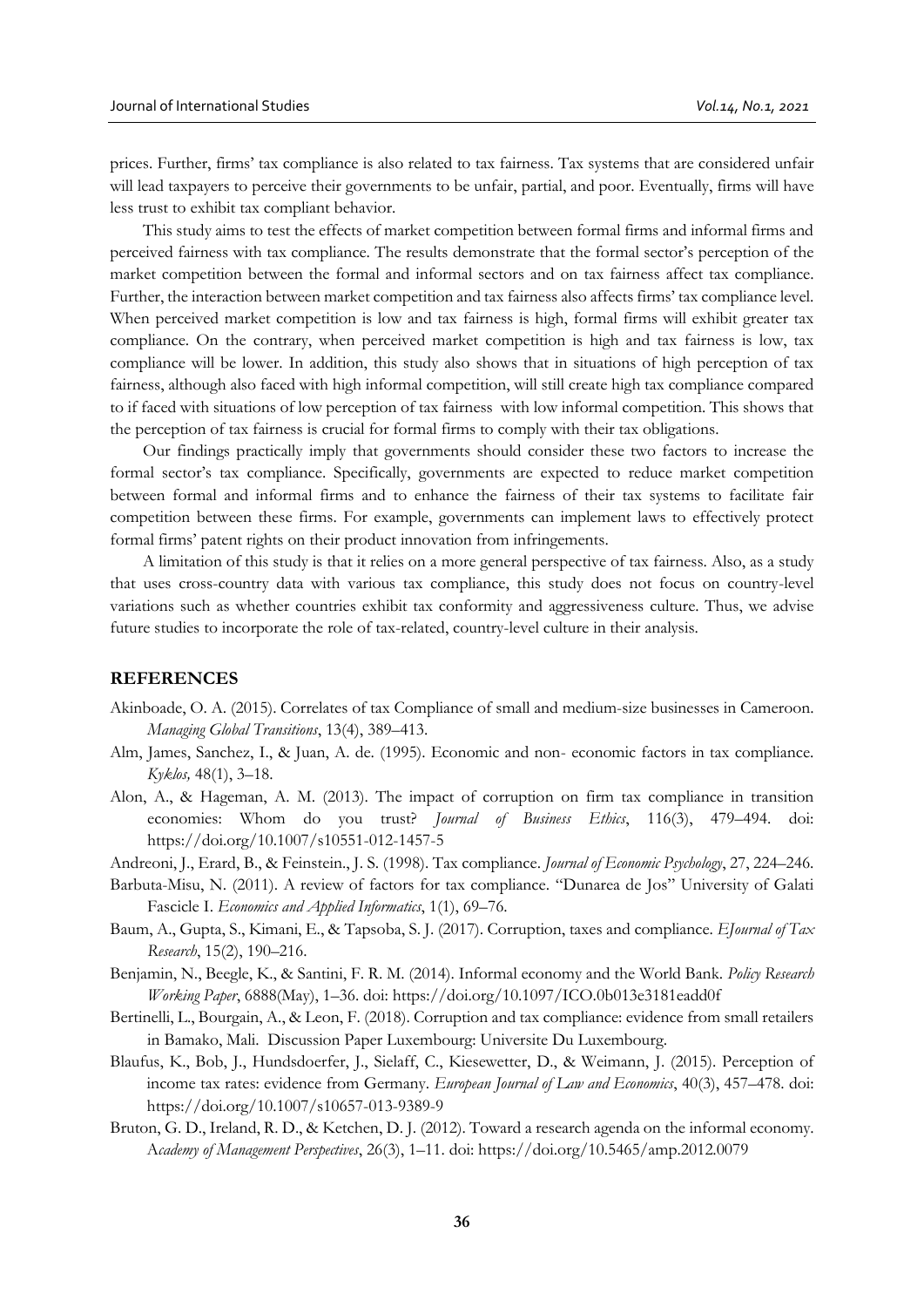- Chen, S., Chen, X., Cheng, Q., & Shevlin, T. (2010). Are family firms more tax aggressive than non-family firms?. *Journal of Financial Economics*, 95 (1), 41–61. doi:<https://doi.org/10.1016/j.jfineco.2009.02.003>
- Chung, J. and Trivedi, U. V (2003). The effect of friendly persuasion and gender on tax compliance behaviour, *Journal of Business Ethics*, 47, 133 – 145.
- [Cropanzano,](https://www.emeraldinsight.com/author/Cropanzano%2C+Russell) R., [Rupp,](https://www.emeraldinsight.com/author/Rupp%2C+Deborah+E) D.E. , [Mohler,](https://www.emeraldinsight.com/author/Mohler%2C+Carolyn+J) CJ., & [Schminke,](https://www.emeraldinsight.com/author/Mohler%2C+Carolyn+J) M. (2001). Three roads to organizational justice. P*ersonnel and Human Resources Management,* 20, 1 - 113
- Cyan, M. R., Koumpias, A. M., & Martinez-Vazquez, J. (2016). The determinants of tax morale in Pakistan. *Journal of Asian Economics,* 47, 23–34.
- Damayanti, T.W., Nastiti, P.K.Y., & Supramono, S. (2020). Does tax amnesty influence intention to comply?: If students are taxpayers already. *Business Management and Education,* 18(1), 1-13, doi: [10.3846/bme.2020.10292](https://www.researchgate.net/deref/http%3A%2F%2Fdx.doi.org%2F10.3846%2Fbme.2020.10292?_sg%5B0%5D=WzTeXQ4Z3Yh9mbxADJEEDID_rj6rbB7X8YI0u0PO0zH6PNMvxRqntZJGzMez574SgAgQgALmA2wsgKRAUXmZDGr1SQ.uZZFFwYGZa2im2b3HStFWvoCL6j2YBFz4SKjGFpWCbXxt1zECCl1lsCDpYG5JQ9-NAnZ2UAyt-gFDURxZDcDBg)
- Dijke, V., & Verboon, P. (2010). Trust in authorities as a boundary condition to procedural fairness effects on tax compliance. *Journal of Economic Psychology*, 31, 80–91, doi: <https://doi.org/10.1016/j.joep.2009.10.005>
- Dobrovič, J., Rajnoha, R., Voznakova, I., & Pártlová, P. (2019). Action plan on sustainability of fight against tax fraud and tax evasion: EU countries comparison. *Journal of International Studies, 12*(4), 272-285. doi:10.14254/2071-8330.2019/12-4/17
- Dolores, R., Alarcon, G., & Garre, M. E. (2010). Tax morale in Spain: A study into some of its principal determinants. *Journal of Economic Issues*, 44(4), 855–876. doi: https://doi.org/10.2753/jei0021- 3624440401
- Feld, L., & Frey, B. 2002. Trust breeds trust: How taxpayer are treated. *Economics of Governance* 3, 87-99.
- Feld, L. P., & Frey, B. S. (2007). Tax compliance as the result of a psychological tax contract: the role of incentives and responsive regulation. *Law & Policy*, 29(1), 102-120.
- Gberegbe, F. B., Idornigie, G. A., & Nkanbia-Davies, L. O. (2015). Perception of tax fairness and personal income tax compliance in Ken Saro-Wiwa Polytechnic, Bori. IOSR J*ournal of Economics and Finance*, 6(6), 2321–5933. doi: https://doi.org/10.9790/5933-06610111
- Gokalp, O. N., Lee, S. H., & Peng, M. W. (2017). Competition and corporate tax evasion: An institutionbased view. J*ournal of World Business*, 52(2), 258–269. doi: https://doi.org/10.1016/j.jwb.2016.12.006
- Han, J. (2008) The business strategy of Mc Donald's, *International Journal of Business and Management*, 3 (11), 72-74
- Hanlon, M., and Heitzman, S. (2010).A review of tax research. *Journal of Accounting and Economics*, 50(2-3),127- 178. doi: https://doi.org/10.1016/j. jacceco.2010.09.002
- Hasseldine, D. J., & Bebbington, K. J. (1991). Blending economic deterrence and fiscal psychology models in the design of responses to tax evasion: The New Zealand experience. J*ournal of Economic Psychology*, 12(2), 299–324. https://doi.org/10.1016/0167-4870(91)90018-O
- Hartner, M., Rechberger, S., Kirchler, E., & Schabmann, A. (2008). Procedural fairness and tax compliance. *Economic Analysis Policy,* 38(1), 137-152.
- Heredia, J., Flores, A., Geldes, C., & Heredia, W. (2017). Effects of informal competition on innovation performance: The case of Pacific Alliance. *Journal of Technology Management & Innovation*, 12(4), 22–28.
- Hofmann, E., Hoelzl, E, and Kirchler, E (2008). Preconditions of voluntary tax compliance: knowledge and evaluation of taxation, norms, fairness and motivation to cooperate. *Journal of Psychology*, 216(4), 209 – 217.
- Heartrepreneur (2017). Gain competitive advantage with low-cost leadership strategy, Retrieved May 2019 from https://heartrepreneur.com/gain-competitive-advantage-low-cost-leadership-strategy/
- Hyun, J. K. (2005). Tax compliances in Korea and Japan: why are they different? Paper presented at Policy Research Institute. Ministry of Finance, Japan.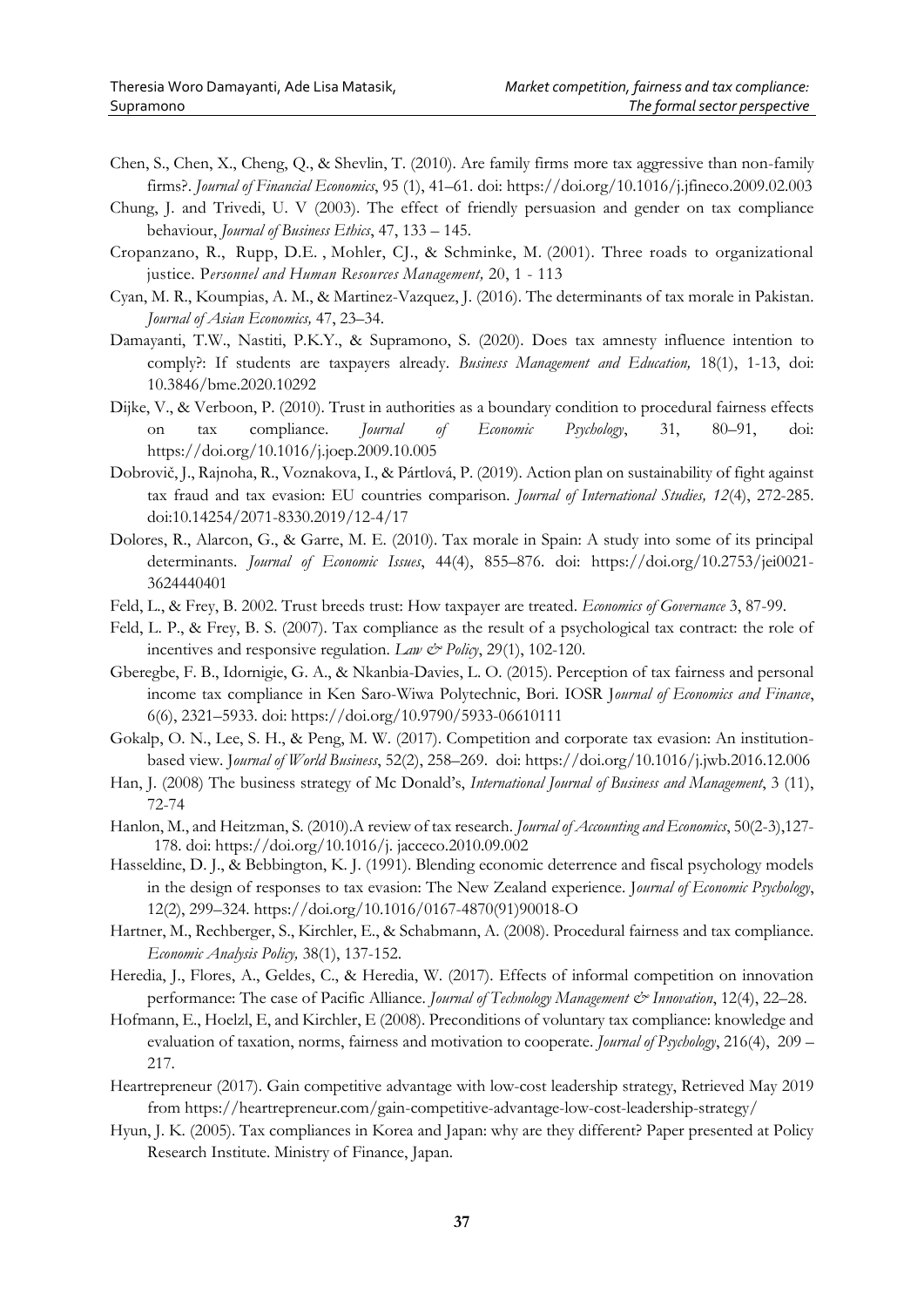- James, S., Murphy, K., & Reinhart, M. 2005. Taxpayer beliefs and views: two new surveys. *Australian Tax Forum,* 20, 157-188.
- Jaya, A., Ratnawati, T., & Sardjono, S. (2017). Analysis of effect of knowledge and service quality , accessibility of information , awareness and behavior of taxpayers and impact on satisfaction and compliance with taxpayers of land and buildings in The City Batam Island Riau Province. *International Journal of Business and Management Invention,* 6(8), 73–83.
- Karlinger, L. (2009). The underground economy in the late 1990s: evading taxes, or evading competition? *World Development,* 37(10), 1600–1611. https://doi.org/10.1016/j.worlddev.2009.03.001
- Karlinger, L. (2014). The "Dark Side" of deregulation: how competition affects the size of the shadow economy. Journal of Public Economic Theory, 16(2), 293–321. doi: 10.1111/jpet.12053
- Keen, M. (2012). Taxation and development-again. IMF Working Papers, 12(220), 1–30. doi: https://doi.org/10.5089/9781475510294.001
- Khuong, N. V, Ha, N. T. T., Minh, M.T.H., & Thu, P. A. (2019). Does corporate tax avoidance explain cash holdings? The case of Vietnam. *Economics and Sociology*, 12(2), 79-93. doi:10.14254/2071- 789X.2019/12-2/5
- Kim., C.K. (2002). Does fairness matter in tax reporting behavior?. *Journal of Economic Psychology*, 23, 771- 785.
- Kim, S., Kim, H., Her, M., & Kim, H. (2008). Does political intention affect tax evasion? *Journal of Policy Modeling,* 30(3), 401–415.
- Kim, J., Y. Li, and L. Zhang. (2011). Corporate tax avoidance and stock price crash risk: Firm-level analysis. J*ournal of Financial Economics*, 100 (3), 639–662. <https://doi.org/10.1016/j.jfineco.2010.07.007>
- Kirchler, E., Muehlbacher, S., Kastlunger, B., & Wahl, I. (2007). Why paying taxes? A review of tax compliance decisions. [International Center for Public Policy Working Paper Series, at AYSPS, GSU](https://ideas.repec.org/s/ays/ispwps.html) paper 0730, International Center for Public Policy, Andrew Young School of Policy Studies, Georgia State University.
- Kogler, C., Batrancea, L., Nichita, A., Pantya, J., Belianin, A., & Kirchler, E. (2013). Trust and power as determinants of tax compliance: Testing the assumptions of the slippery slope framework in Austria, Hungary, Romania and Russia. *Journal of Economic Psychology*, 34, 169–180. doi: https://doi.org/10.1016/j.joep.2012.09.010
- Kogler, C., Muehlbacher, S., & Kirchler, E. (2013). Trust, power, and tax compliance: testing the "Slippery Slope Framework" among self-employed taxpayers. WU International Taxation Research Paper Series. https://doi.org/10.2139/ssrn.2294886
- Kostritsa, M., & Sittler, I. (2017). The impact of social norms, trust, and fairness on voluntary tax compliance in Austria. *Management,* 12(4), 333–354. doi: [10.26493/1854-4231.12.333-353](https://www.researchgate.net/deref/http%3A%2F%2Fdx.doi.org%2F10.26493%2F1854-4231.12.333-353?_sg%5B0%5D=wLzdINoXOw49PIapazrMjqPJrOXUJVUG-hpPO1UKSzBlPndYwUJHcLxcshCLMth6ihZvsEBwYDMRx5QmffsKRJVvBg.0nbvsMwImFHYdBijj3Y8EHVfRrHOh6cOlShOBxyeptt6gcWviOmDMKUj-x1kdP_ZFs80wZoAa5nZwivF9SJmpw)
- Kotler, P. (2000). Marketing Management , Millenium Edition (Tenth Edit). Prentice-Hall, Inc.
- Kubick, T.R, Lynch, D.P., Mayberry, M.A., & Omer, T.C.(2015). Product Market Power and Tax Avoidance: Market Leaders, Mimicking Strategies, and Stock Returns. *The Accounting Review*, 90(2), 675–702,doi: 0.2308/accr-50883
- Kubicová, J., & Záhumenská, M. (2017). Survey Research on Whether Taxes Affect Decisions of Slovak Managers on Cross-border Financial Restructuring Operations. *Journal of International Studies*, 10(2), 74- 89. doi:10.14254/2071 -8330.2017/10-2/5
- Loo, E. C., Evans, C., & McKerchar, M. (2010). Challenges in understanding compliance behavior of taxpayers in Malaysia. *Asian Journal of Business and Accounting,* 3(2), 145–161. doi: https://doi.org/10.2139/ssrn.2128378
- Leder, S., Mannetti, L., Hoelzl, E and Kirchler, E (2010). Regulatory fit effects on perceived fiscal exchange and tax compliance, *The Journal of Socio-Economics,* 39, 271 277.
- Mangoting, Y., Sukoharsono, E. G., Rosidi, & Nurkholis. (2015). Developing a model of tax compliance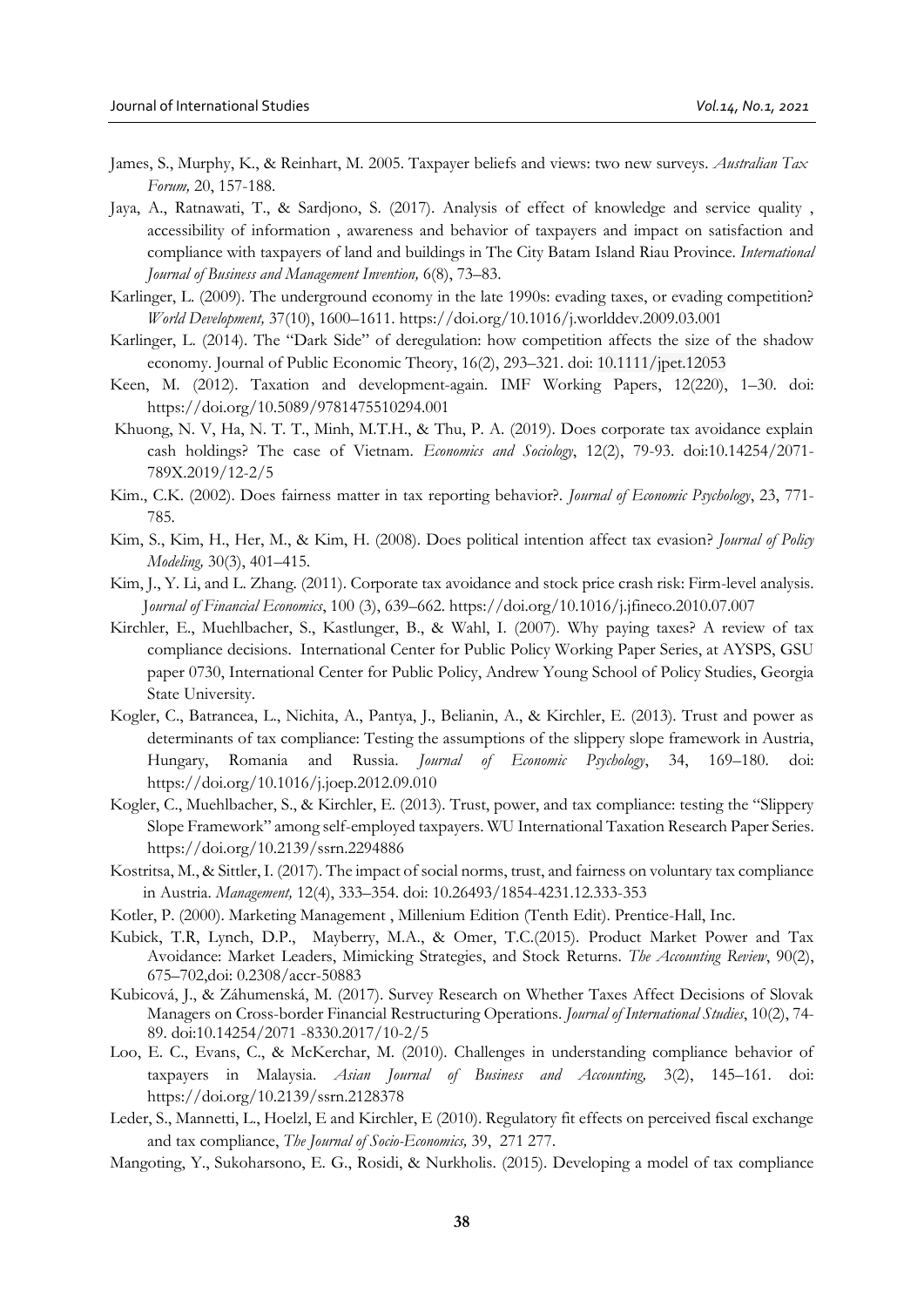from social contract perspective: mitigating the tax evasion. *Procedia - Social and Behavioral Sciences,* 211, 966–971. doi: https://doi.org/10.1016/j.sbspro.2015.11.128

- Mas'ud, A., Manaf, N. A. A., & Saad, N. (2019). Trust and power as predictors to tax compliance: Global evidence. *Economics and Sociology,* 12(2), 192-204. doi:10.14254/2071-789X.2019/12-2/11
- Mathias, B. D., Lux, S., Russell Crook, T., Autry, C., & Zaretzki, R. (2015). Competing against the unknown: the impact of enabling and constraining institutions on the informal economy. *Journal of Business Ethics*, 127(2), 251–264. doi: https://doi.org/10.1007/s10551-013-2030-6
- Mariusz, N. (2016). Tax planning for small and medium enterprises (SMEs). *Annals of Marketing Management & Economics,* 2 (1), 91–98.
- McCann, B. T., & Bahl, M. (2016). The influence of competition from informal firms on new product development. *Strategic Management Journal,* 38(7), 1519-1535. doi: <https://doi.org/10.1002/smj.2585>
- [Mei-Tan, L.](https://www.emerald.com/insight/search?q=Lin%20Mei%20Tan) & Chin‐[Fatt, C.](https://www.emerald.com/insight/search?q=Carrol%20Chin%E2%80%90Fatt) (2000), The impact of tax knowledge on the perceptions of tax fairness and attitudes towards compliance, *[Asian Review of Accounting,](https://www.emerald.com/insight/publication/issn/1321-7348)* 8(1), 44- 58. <https://doi.org/10.1108/eb060720>
- Modugu, K. P., & Anyaduba, J. O. (2014). Impact of tax audit on compliance in Nigeria. *International Journal of Business and Social Science*, *5*(9), 207–215.
- Murphy, K. (2007). Procedural justice and the regulation of tax compliance behavior : the moderating role of personal norms*, International Studies Program Working Paper 07-31 December 2007*
- Mustapha, B., & Obid, S. N. B. S. (2015). Tax service quality: the mediating effect of perceived ease of use of the online tax system. *Procedia - Social and Behavioral Sciences*, *172*, 2–9. doi: https://doi.org/10.1016/j.sbspro.2015.01.328
- Nichter, S., & Goldmark, L. (2009). Small firm growth in developing countries. *World Development*, *37*(9), 1453–1464. doi: https://doi.org/10.1016/j.worlddev.2009.01.013
- Oberholzer, R. and Stack, M. E (2014). Perceptions of taxation: A comparative study of different population groups in South Africa, *Public Relations Review*, 40, 226 – 239. <https://doi.org/10.1016/j.pubrev.2013.11.010>
- OECD. (2014). *Measures of Tax Compliance Outcomes: A Practical Guide*. OECD Publishing. https://doi.org/10.1787/9789264223233-en
- Olaoye, C. O., Ayeni-Agbaje, A. R., & Alaran-Ajewole, A. P. (2017). Tax information, administration and knowledge on tax payers' compliance of block moulding firms in Ekiti State. *Journal of Finance and Accounting*, *5*(4), 131. doi: https://doi.org/10.11648/j.jfa.20170504.12
- Palil, M. R., Akir, M. R. M., & Ahmad, W. F. B. W. (2013). The perception of tax payers on tax knowledge and tax education with level of tax compliance : a study the influences of religiosity. *ASEAN Journal of Economics, Management and Accounting*, *1*(1), 118–129.
- Poppelwell, E., Kelly, G., & Wang, X. (2012). Intervening to reduce risk: identifying sanction thresholds among SME tax debtors. *EJournal of Tax Research*, *10*(2), 403–435.
- Porter, Michael, *Competitive advantage*, The Free Press, NY, 1985.
- Rego, S. O., and R. Wilson. (2012). Equity risk incentives and corporate tax aggressiveness. *Journal of Accounting Research*, 50 (3): 775–810. <https://doi.org/10.1111/j.1475-679X.2012.00438.x>
- Richardson, G. (2008) The relationship between culture and tax evasion across countries: additional evidence and extensions. *Journal of International Accounting, Auditing and Taxation*, 17(2), 67-78
- Rosid, A., Evans, C., & Tran-Nam, B. (2018). Tax non-compliance and perceptions of corruption: policy implications for developing countries. *Bulletin of Indonesian Economic Studies*, *54*(1), 25–60. doi: https://doi.org/10.1080/00074918.2017.1364349
- Rudolph, T. J. (2009). Political trust, ideology, and public support for tax cuts. *Public Opinion Quarterly*, *73*(1), 144–158. doi: https://doi.org/10.1093/poq/nfp012